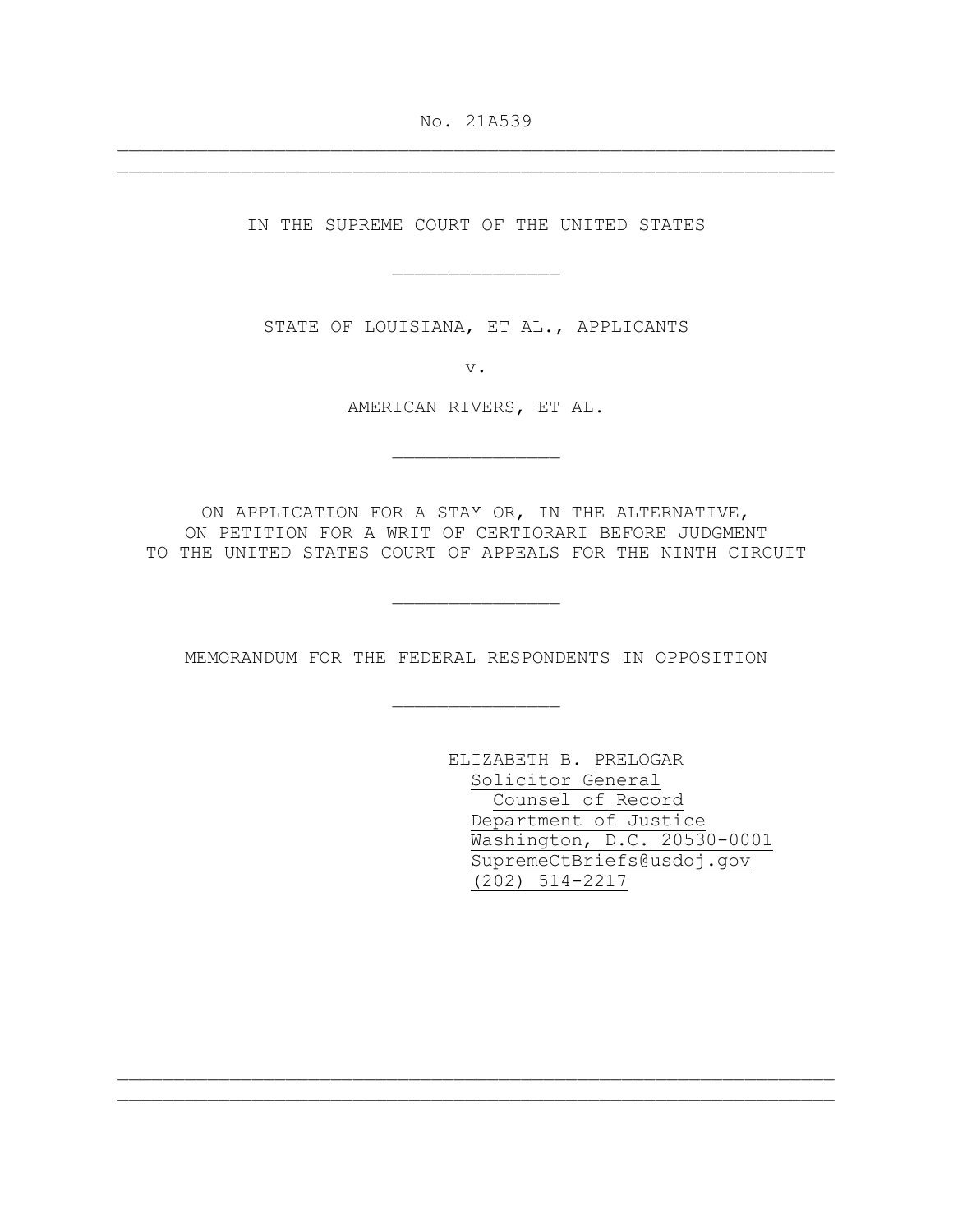### ADDITIONAL RELATED PROCEEDINGS

United States District Court (N.D. Cal.):

American Rivers v. Wheeler, No. 20-cv-4636 (Dec. 7, 2021)

California v. Wheeler, No. 20-cv-4869 (Dec. 7, 2021)

Suquamish Tribe v. Wheeler, No. 20-cv-6137 (Dec. 7, 2021) United States Court of Appeals (9th Cir.):

In re: Clean Water Act Rulemaking, Nos. 21-16958, 21-16960, 21-16961 (Feb. 24, 2022)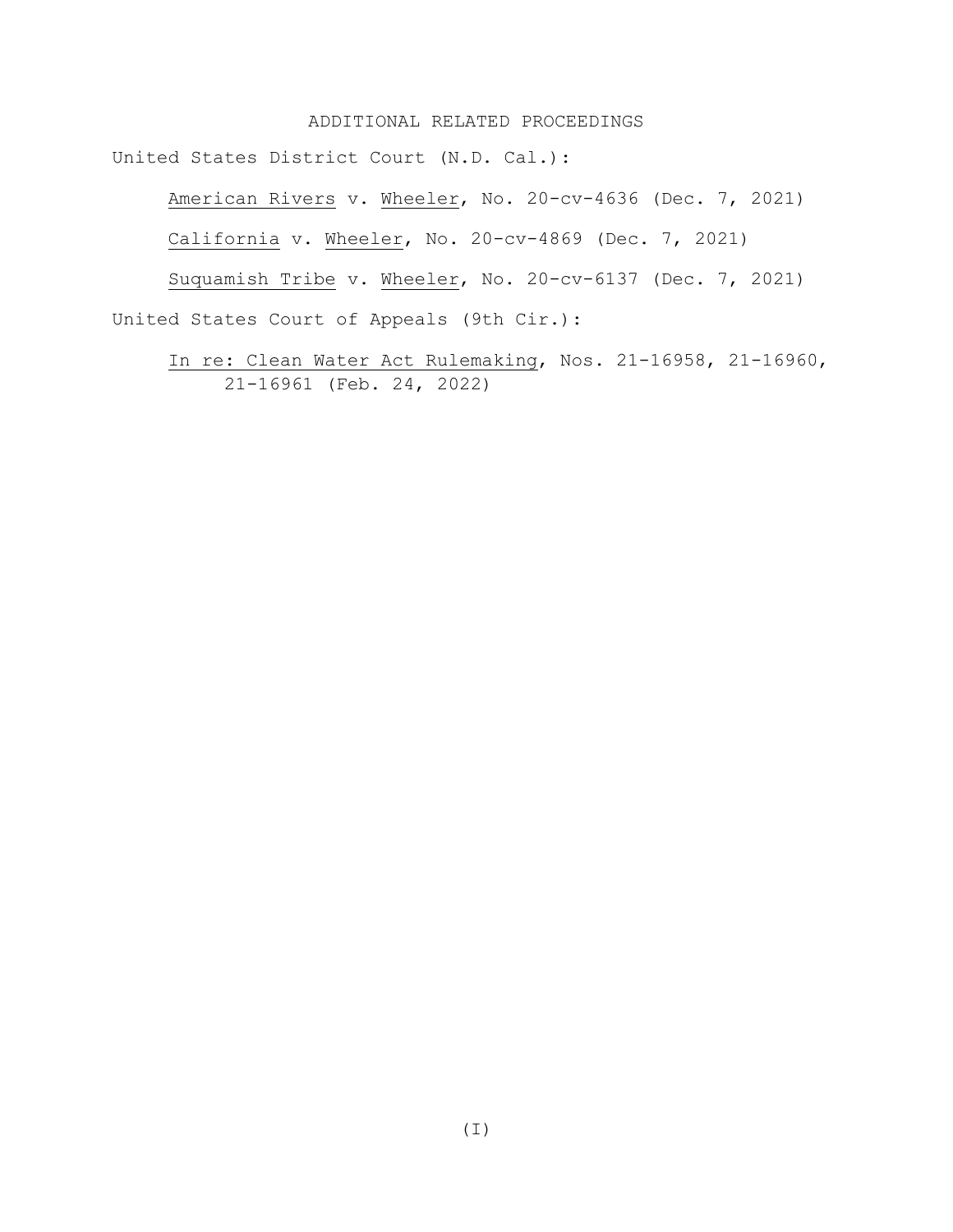IN THE SUPREME COURT OF THE UNITED STATES

No. 21A539

STATE OF LOUISIANA, ET AL., APPLICANTS

v.

AMERICAN RIVERS, ET AL.

ON APPLICATION FOR A STAY OR, IN THE ALTERNATIVE, ON PETITION FOR A WRIT OF CERTIORARI BEFORE JUDGMENT TO THE UNITED STATES COURT OF APPEALS FOR THE NINTH CIRCUIT

MEMORANDUM FOR THE FEDERAL RESPONDENTS IN OPPOSITION

The Solicitor General, on behalf of the federal respondents, respectfully files this memorandum in opposition to the application for a stay pending appeal or, in the alternative, petition for a writ of certiorari before judgment to the United States Court of Appeals for the Ninth Circuit.

This case involves a challenge to a rule promulgated by the Environmental Protection Agency (EPA) in 2020 setting forth requirements for water-quality certification under Section 401 of the Clean Water Act (CWA), 33 U.S.C. 1341. See 85 Fed. Reg. 42,210 (July 13, 2020) (2020 Rule). Approximately one year after publishing the 2020 Rule, EPA decided to commence a notice-and-comment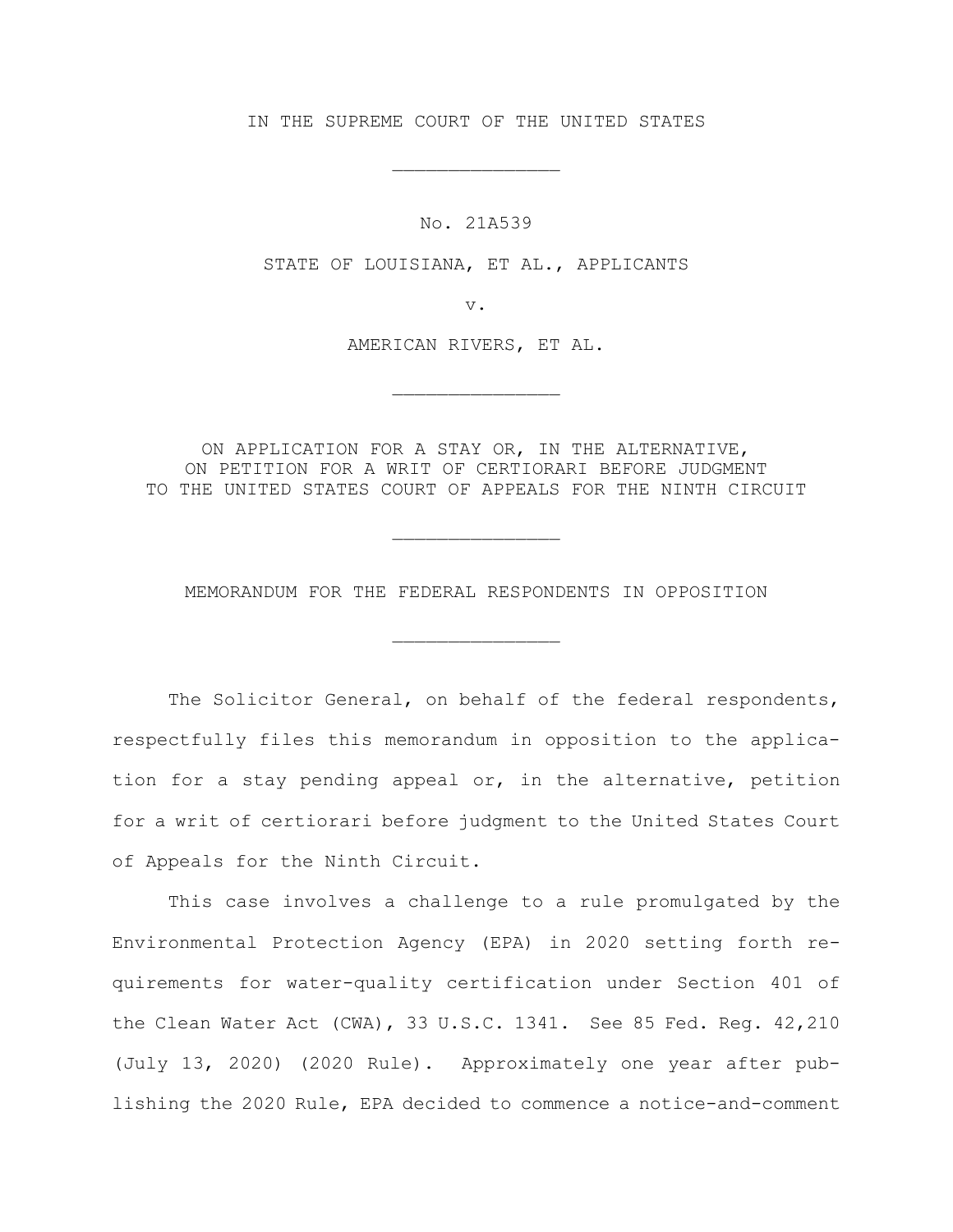rulemaking with the goal of issuing a revised rule in spring 2023. EPA therefore asked the district court to remand the 2020 Rule to the agency without vacatur. The court instead ordered remand with vacatur. Various States and industry groups that had intervened to defend the Rule (collectively, applicants) appealed that vacatur to the Ninth Circuit, and both the district court and the court of appeals denied applicants' requests for a stay pending appeal.

Applicants now request a stay from this Court. That request should be denied. As the lower courts found, applicants have not demonstrated that they will likely suffer irreparable harm from the vacatur -- the effect of which is merely to reinstate, until the agency issues a new rule in spring 2023, the regulations that had been in place during the 50 years before the 2020 Rule was adopted. Nor have applicants demonstrated a reasonable probability that this Court will grant certiorari if the court of appeals ultimately rules against them. That court may dismiss applicants' appeals for lack of appellate jurisdiction without reaching the merits of the validity of the district court's order. And even if the court of appeals reaches the merits and affirms the district court's judgment, its decision is unlikely to warrant review under this Court's usual certiorari criteria. Moreover, given that applicants have delayed in seeking a stay and that a stay at this juncture would cause substantial disruption, the balance of equities likewise favors denying applicants' requested relief.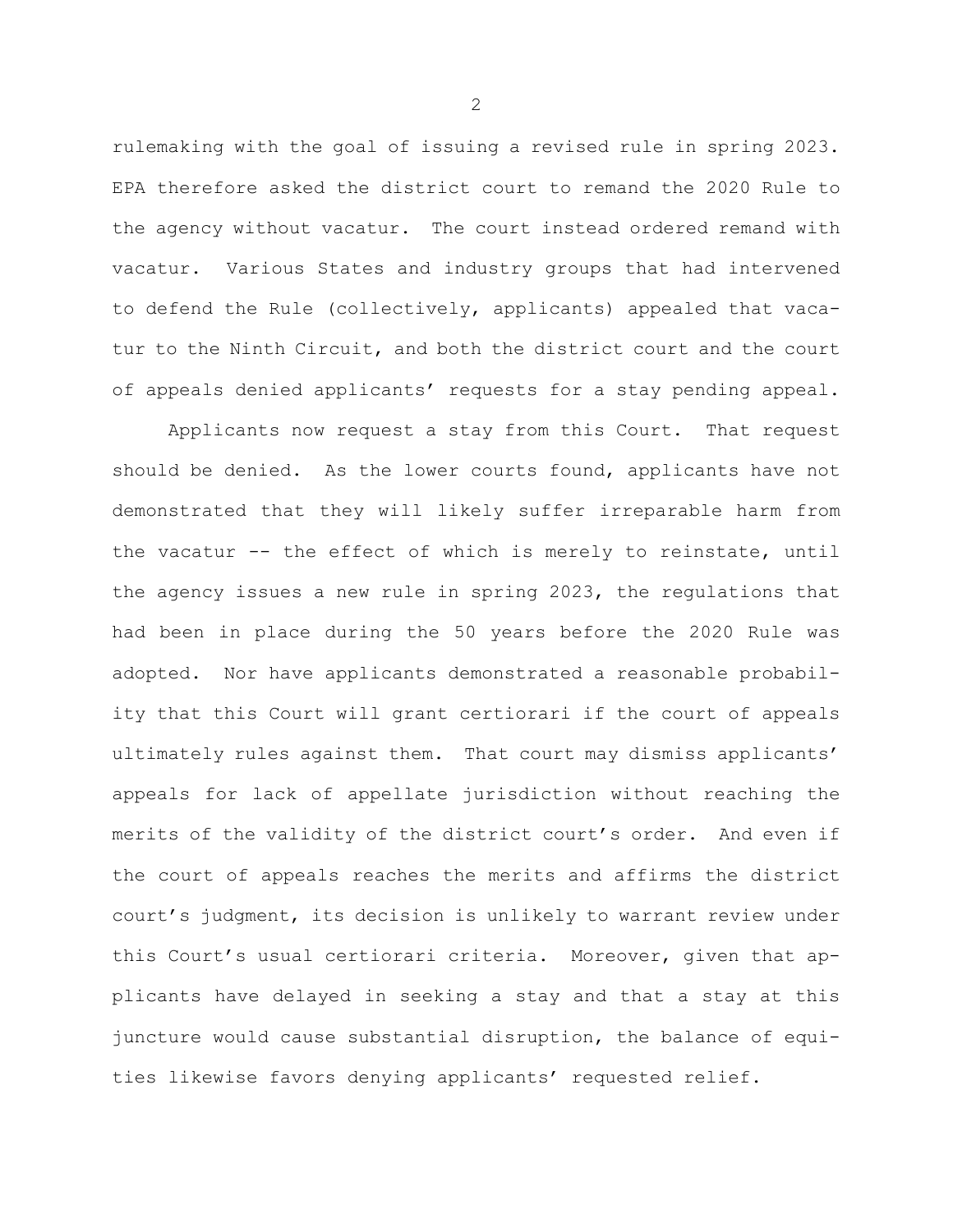Applicants' alternative request for certiorari before judgment should also be denied. Applicants cannot demonstrate that this case "is of such imperative public importance as to justify deviation from normal appellate practice and to require immediate determination in this Court." Sup. Ct. R. 11. Applicants express concern that EPA's issuance of a new rule will moot this case before the Court has an opportunity to grant review in the ordinary course. But if applicants in fact have a strong practical interest in speedy resolution of this suit, a request that the court of appeals expedite their appeals would have been a more appropriate means of seeking to vindicate that interest. Far from supporting applicants' request for certiorari before judgment, the likelihood that the district court's vacatur order will have only a shortlived practical impact weighs against this Court's review.

#### **STATEMENT**

1. In 1970, Congress amended the Federal Water Pollution Control Act (FWPCA), ch. 758, 62 Stat. 1155, by enacting the Water Quality Improvement Act, Pub. L. No. 91-224, 84 Stat. 91. As amended, Section 21(b)(1) of the FWPCA prohibited any federal agency from issuing a license or permit for an activity that "may result in any discharge into the navigable waters of the United States" unless "the State in which the discharge originates or will originate" either (1) certified that "there is reasonable assurance" that "such activity will be conducted in a manner which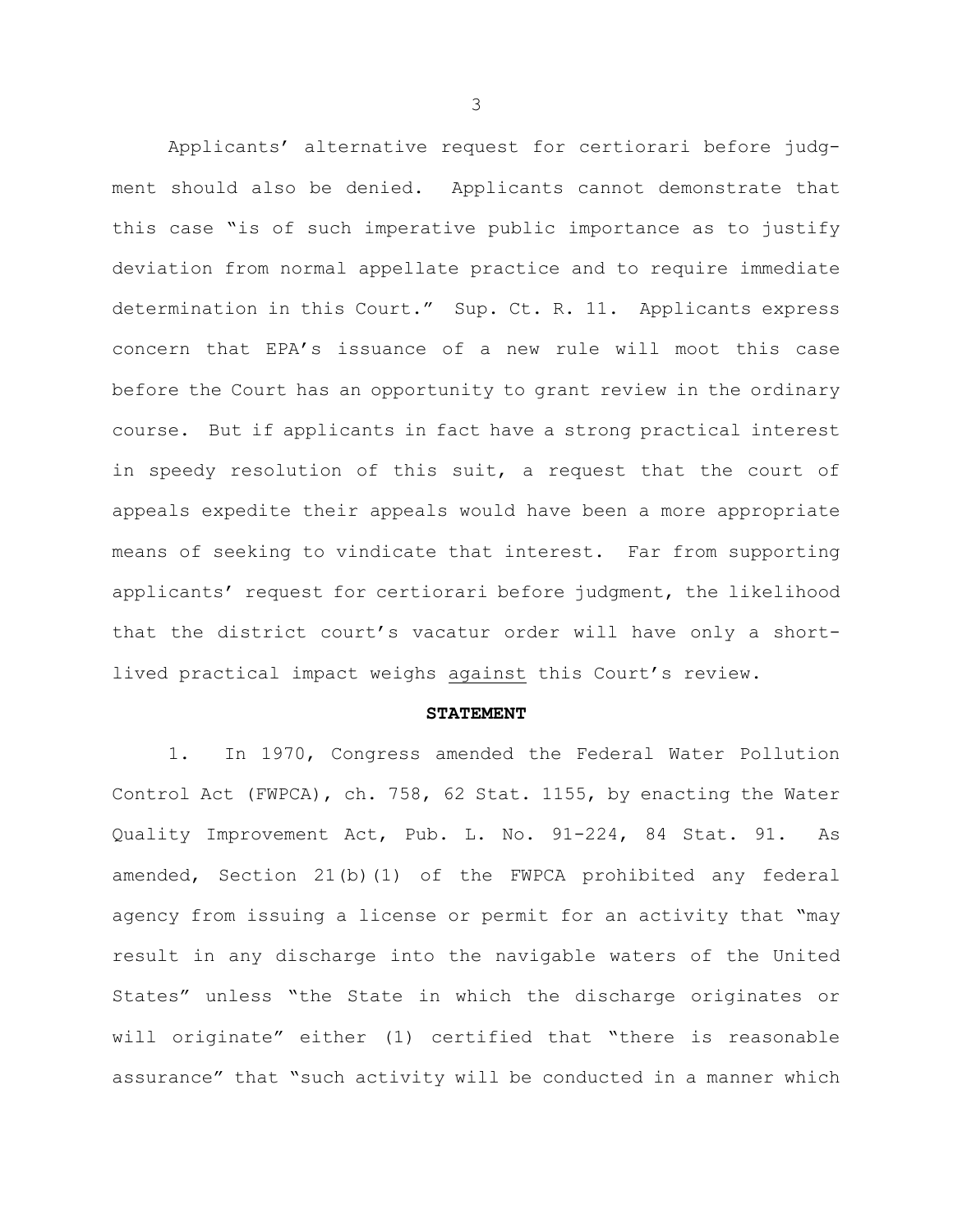will not violate applicable water quality standards," or (2) waived the certification requirement. Sec. 103, § 21(b)(1), 84 Stat. at 108. Section 21(b)(1) specified that, if a State "fail[ed] or refuse[d] to act on a request for certification, within a reasonable period of time (which shall not exceed one year) after receipt of such request, the certification requirements  $* * *$  shall be waived." Ibid.

In 1971, EPA promulgated regulations to implement the certification requirement. 36 Fed. Reg. 8563 (May 8, 1971) (40 C.F.R. Pt. 121 (2019)). The 1971 regulations require that a certification include, among other things, a "statement that there is a reasonable assurance that the activity will be conducted in a manner which will not violate applicable water quality standards" and a "statement of any conditions which the certifying agency deems necessary or desirable with respect to the discharge of the activity." 40 C.F.R. 121.2(a)(3) and (4) (2019). The 1971 regulations further provide that the certification requirement "shall be waived" when either (a) the certifying authority provides written notification that it expressly waives its certification authority, or (b) the federal licensing or permitting agency sends written notification to EPA that the certifying authority failed to act on a certification request "within a reasonable period of time after receipt of such request, as determined by the licensing or permitting agency (which period shall generally be considered to be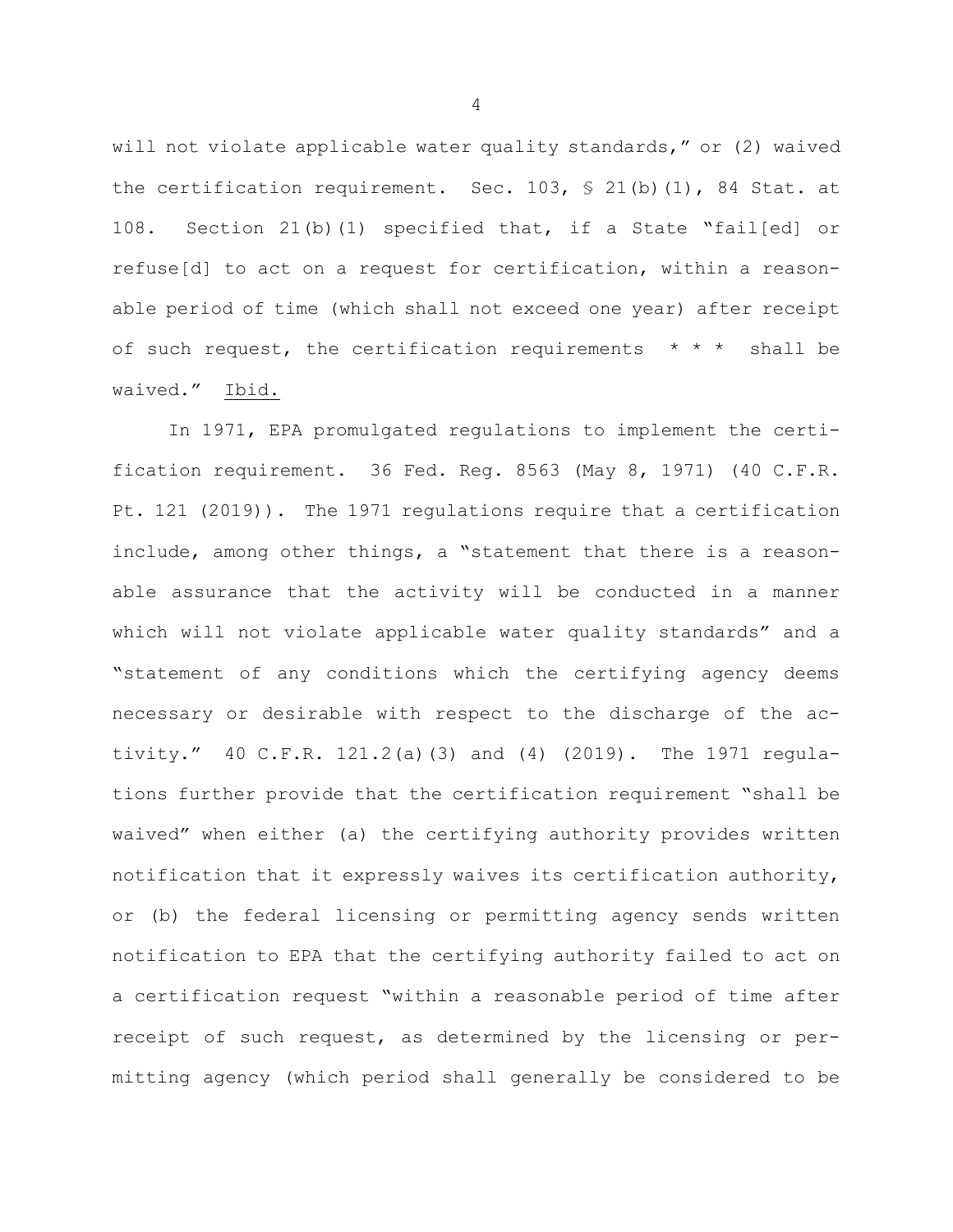6 months, but in any event shall not exceed 1 year)." 40 C.F.R. 121.16(a) and (b) (2019).

In 1972, Congress further amended the FWPCA. Federal Water Pollution Control Act Amendments of 1972, Pub. L. No. 92-500, § 2, 86 Stat. 816. As amended, the FWPCA became commonly known as the CWA. See 33 U.S.C. 1251 note. Section 401 of the CWA carried forward the certification requirement that had first appeared in Section 21(b)(1) of the FWPCA. Under Section 401 of the CWA, a federal agency may not issue a license or permit for any activity that "may result in any discharge into the navigable waters" unless "the State in which the discharge originates or will originate" either (1) certifies that "any such discharge will comply with applicable provisions of sections 1311, 1312, 1313, 1316, and 1317 of [Title 33]," or (2) waives the certification requirement. 33 U.S.C. 1341(a) $(1)$ ; see 33 U.S.C. 1377(e) (authorizing EPA "to treat an Indian tribe as a State" for purposes of Section 401 in certain circumstances). Like its predecessor provision, Section 401 specifies that, if a State "fails or refuses to act on a request for certification, within a reasonable period of time (which shall not exceed one year) after receipt of such request, the certification requirements  $* * *$  shall be waived." 33 U.S.C. 1341(a)(1).

Section 401 of the CWA further provides that "[a]ny certification  $* * *$  shall set forth any effluent limitations and other limitations, and monitoring requirements necessary to assure that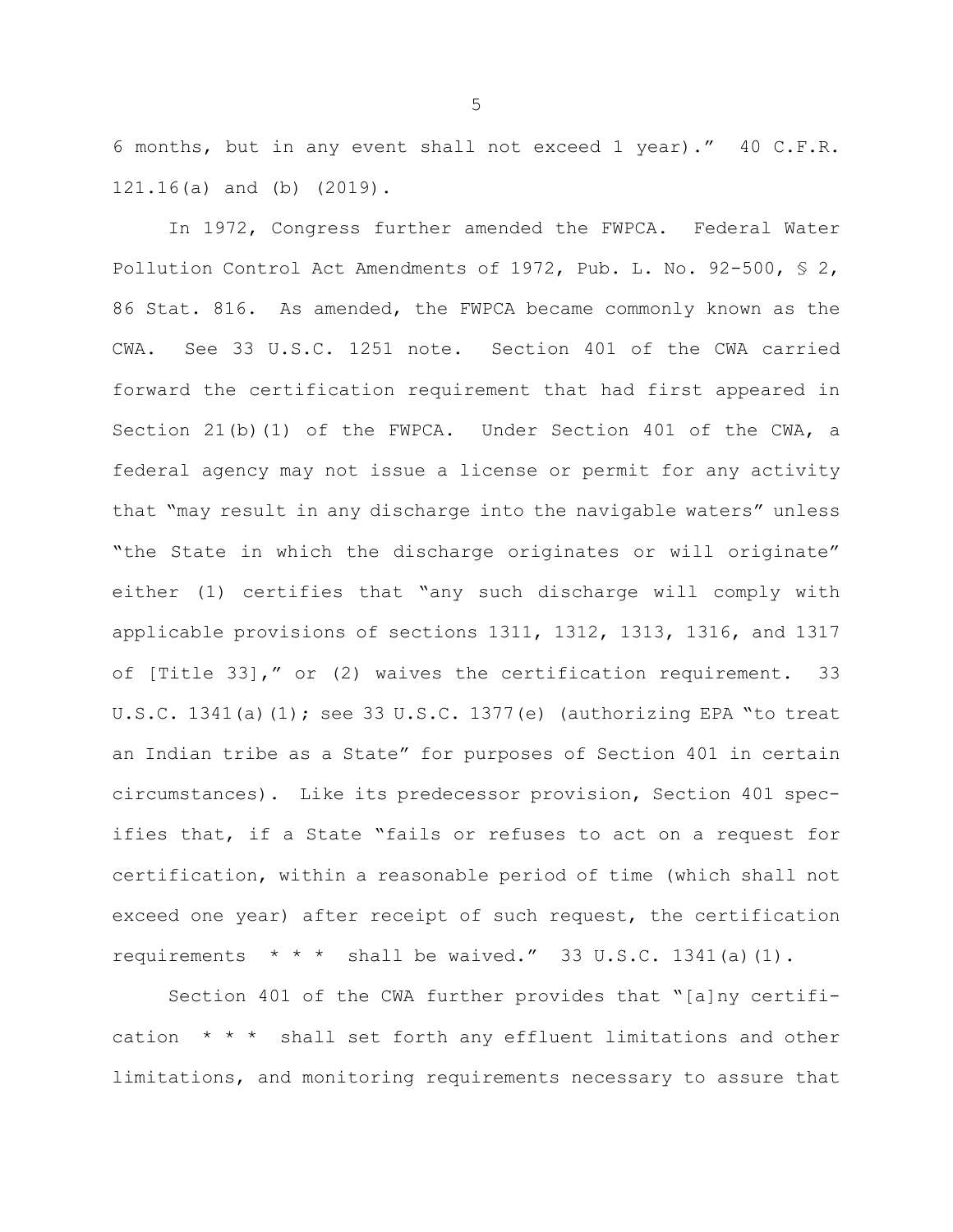any applicant for a Federal license or permit will comply with any applicable effluent limitations and other limitations,  $* * *$  and with any other appropriate requirement of State law set forth in such certification." 33 U.S.C. 1341(d). The limitations included in the certification "shall become a condition on any Federal license or permit." Ibid.

The 1971 regulations remained in effect after the CWA was enacted. In July 2020, EPA promulgated the 2020 Rule, which revised the 1971 regulations. The 2020 Rule provided, among other things, that the "scope of a Clean Water Act section 401 certification is limited to assuring that a discharge from a Federally licensed or permitted activity will comply with water quality requirements." 40 C.F.R. 121.3 (2021); see 40 C.F.R. 121.1(n) (2021) (defining "water quality requirements"). The 2020 Rule further provided that "the reasonable period of time" within which a certifying authority may act on a certification request "shall not exceed one year from receipt," 40 C.F.R. 121.6(a) (2021), and defined "[r]eceipt" to mean "the date that a certification request is documented as received by a certifying authority in accordance with applicable submission procedures," 40 C.F.R. 121.1(m) (2021) (emphasis omitted). The 2020 Rule took effect in September 2020. 85 Fed. Reg. at 42,210.

2. After EPA published the 2020 Rule, 20 States, the District of Columbia, several Tribes, and various environmental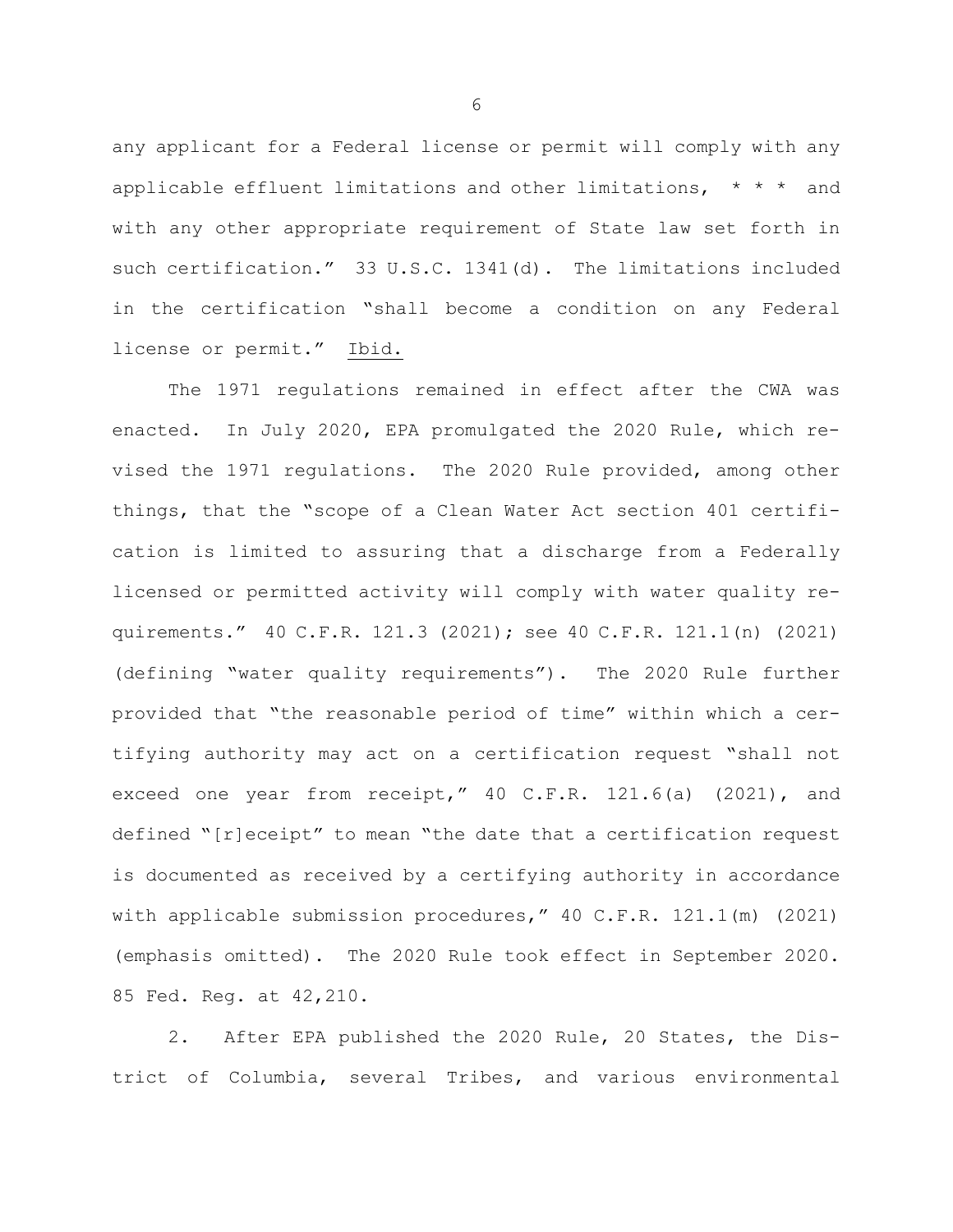groups (collectively, plaintiffs) filed three separate suits against EPA and its Administrator in the United States District Court for the Northern District of California. Appl. App. 116- 146, 165-192, 198-223. Plaintiffs alleged that the 2020 Rule was contrary to the CWA and sought an order vacating the Rule under the Administrative Procedure Act (APA), 5 U.S.C. 701 et seq. Appl. App. 139-146, 188-191, 219-222. Applicants moved to intervene to defend the 2020 Rule. Id. at 556. The district court granted their motions to intervene, see id. at 115, 666; 20-cv-4636 D. Ct. Doc. 78, at 1 (Oct. 9, 2020), and consolidated the cases, see 20-cv-4636 D. Ct. Doc. 89, at 1 (Oct. 23, 2020).

In January 2021, the President issued an Executive Order directing federal agencies to review regulations issued during the previous Administration related to the protection of public health and the environment. Exec. Order No. 13,990, 86 Fed. Reg. 7037, 7037 (Jan. 20, 2021). The 2020 Rule was identified as one of the regulations to be reviewed. See The White House, Fact Sheet: List of Agency Actions for Review (Jan. 20, 2021), http://www. whitehouse.gov/briefing-room/statements-releases/2021/01/20/factsheet-list-of-agency-actions-for-review. The district court agreed to hold these cases in abeyance while EPA reviewed the Rule. See, e.g., 20-cv-4636 D. Ct. Doc. 132 (Feb. 22, 2021).

In June 2021, EPA announced that it had completed its initial review of the 2020 Rule and that it had decided to "propose revi-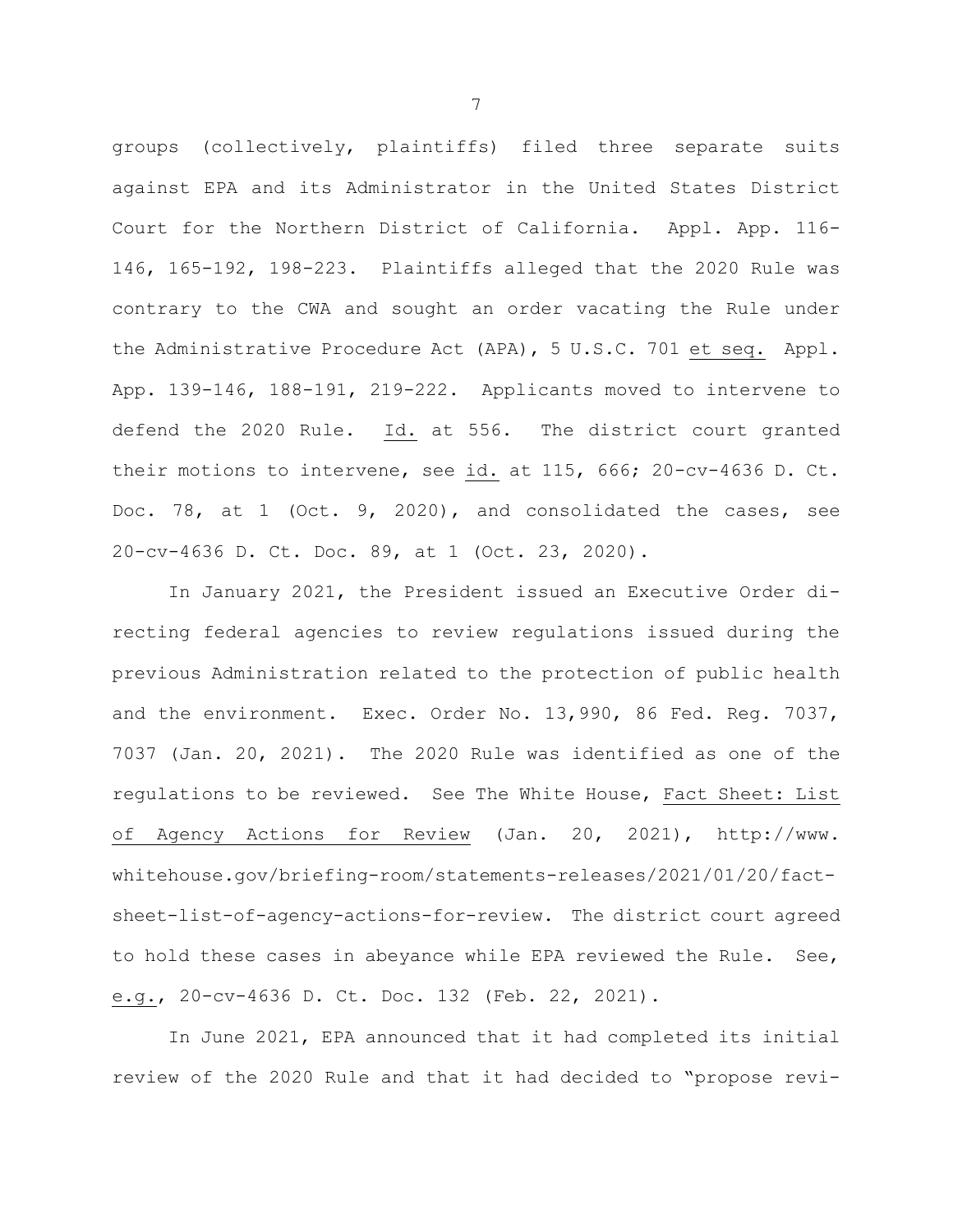sions to the rule through a new rulemaking effort." 86 Fed. Reg. 29,541, 29,542 (June 2, 2021). EPA explained that, after considering the "text of CWA Section 401" and other factors, it had "identified substantial concerns with a number of provisions of the [2020] Rule that relate to cooperative federalism principles and CWA Section 401's goal of ensuring that states are empowered to protect their water quality." Ibid.

In July 2021, EPA filed a motion asking the district court to remand the 2020 Rule to the agency without vacating the Rule. Appl. App. 226-243.\* In that motion, EPA argued that a remand was appropriate because the agency had "identified 'substantial and legitimate concerns' with the [2020] Rule and ha[d] publicly announced its intention to reconsider and revise the Rule." Id. at 237 (citation omitted). EPA stated that it expected to publish a proposed revised rule in the Federal Register by spring 2022 and to promulgate a final revised rule in spring 2023. Id. at 235- 236; see 20-cv-4636 D. Ct. Doc. 143-1, at 7 (July 1, 2021) (declaration of John Goodin). EPA explained that "continuing to litigate this case would interfere with [its] ongoing reconsideration process by forcing the Agency to structure its administrative pro-

<sup>\*</sup> Challenges to the 2020 Rule had also been brought in the United States District Court for the District of South Carolina and the United States District Court for the Eastern District of Pennsylvania. See Appl. App. 463-472. EPA likewise filed motions in those courts to remand the 2020 Rule to the agency without vacating the Rule, and those courts granted EPA's motions and remanded without vacatur. See ibid.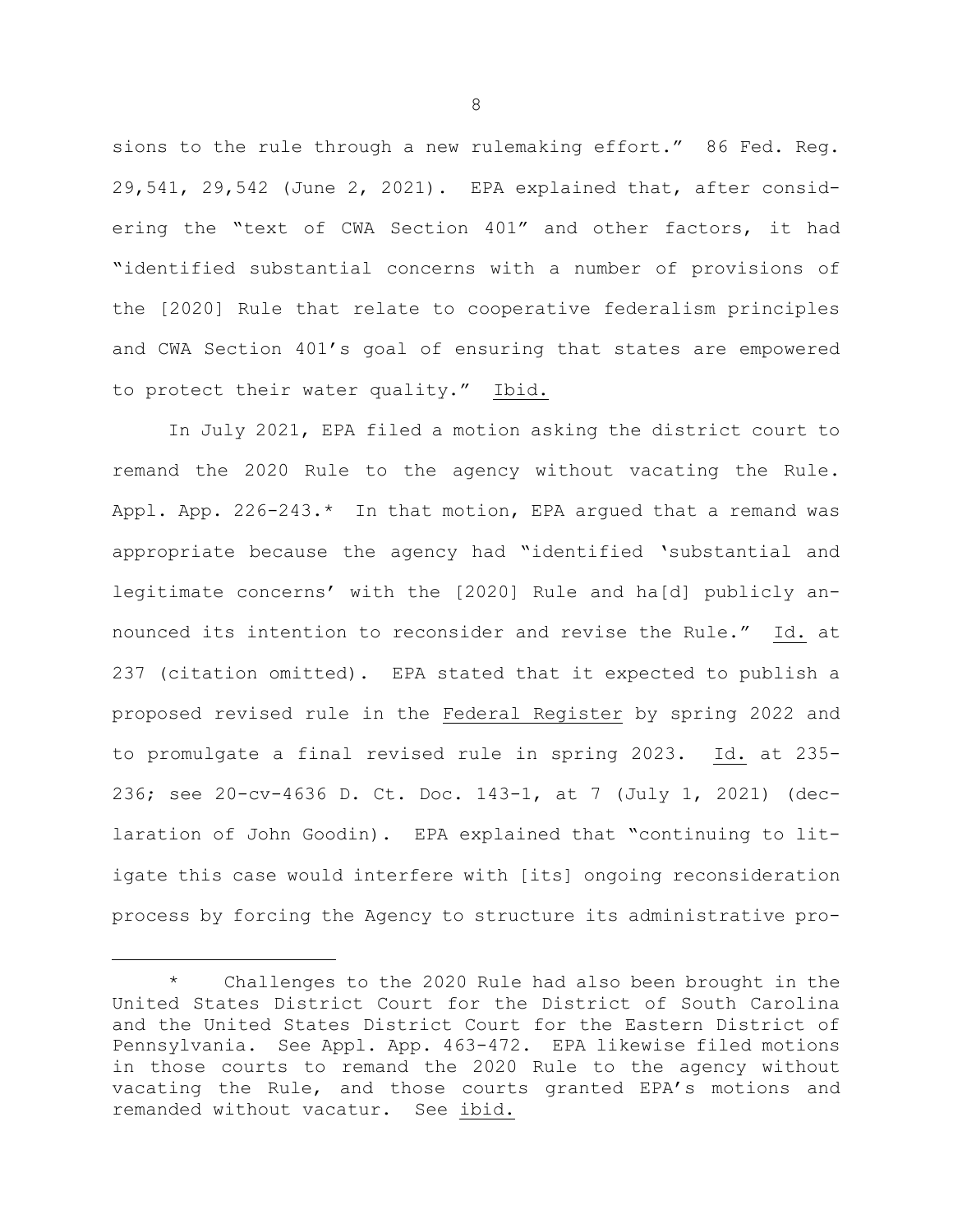cess around pending litigation, rather than the Agency's priorities and expertise." Appl. App. 239.

Plaintiffs responded that the district court should either deny EPA's motion or remand the 2020 Rule with vacatur. Appl. App. 244-265, 267-293, 424-448. EPA replied that it had "presented a classic case for remand without vacatur," id. at 457, and urged the court to "follow the other two district courts in which challenges to the Rule were filed, both of which ha[d] already remanded the [2020] Rule to EPA without vacatur," id. at 452; see id. at 463-472. Applicants "had no objection to the relief that EPA requested," id. at 474, but opposed plaintiffs' request for vacatur, arguing that if the court was not persuaded by EPA's arguments for remand without vacatur, it should "deny the [agency's] remand motion and proceed to merits briefing," id. at 495.

3. On October 21, 2021, the district court vacated the 2020 Rule and remanded the Rule to the agency. Appl. App. 552-569. The court held that a remand was appropriate because an agency may request a "remand to reconsider a decision without confessing error," id. at 562, and because EPA had "expressed substantial concerns with the current formulation of the certification rule," id. at 563. The court further held that vacatur of the 2020 Rule upon remand was warranted. Id. at 563-568. The court stated that, "when an agency requests voluntary remand, a district court may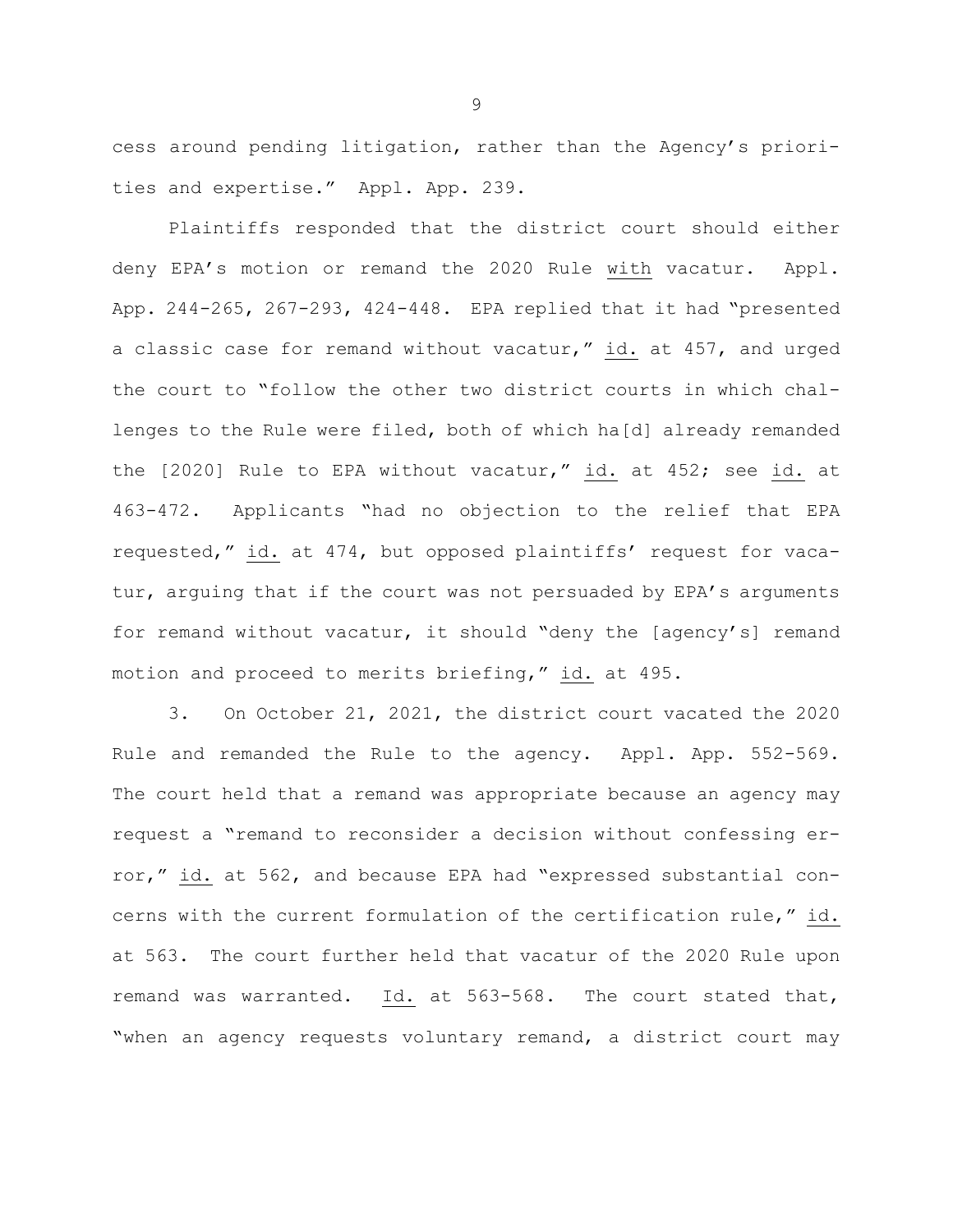vacate an agency's action without first making a determination on the merits." Id. at 559.

Viewing vacatur as "a form of discretionary, equitable relief," Appl. App. 559, the court found that relief warranted for two reasons, id. at 563-568. First, the court expressed "significant doubts that EPA [had] correctly promulgated" the 2020 Rule in light of what the court viewed as a "lack of reasoned decisionmaking and apparent errors" in the Rule and "indications that the rule contravenes the structure and purpose of the Clean Water Act." Id. at 564-565. In the course of "evaluating the extent of doubt whether the agency correctly promulgated the [2020 Rule]," the court described the Rule as "antithetical" to this Court's interpretation of Section 401(d) of the CWA in PUD No. 1 of Jefferson County v. Washington Department of Ecology, 511 U.S. 700 (1994), and stated that EPA's "recognition of its inconsistent interpretation \* \* \* compels the conclusion that the [Rule] is unreasonable." Appl. App. 563-564. Second, the district court found that vacatur would "not intrude on any justifiable reliance" interests, given that the Rule had "only been in effect for thirteen months." Id. at 566. The court thus ordered "vacatur of the [2020 Rule] upon remand to EPA," which it explained "will result in a temporary return to the rule previously in force until Spring 2023, when EPA finalizes a new certification rule." Id. at 568. The court then entered "final judgment" "in favor of plaintiffs." Id. at 570.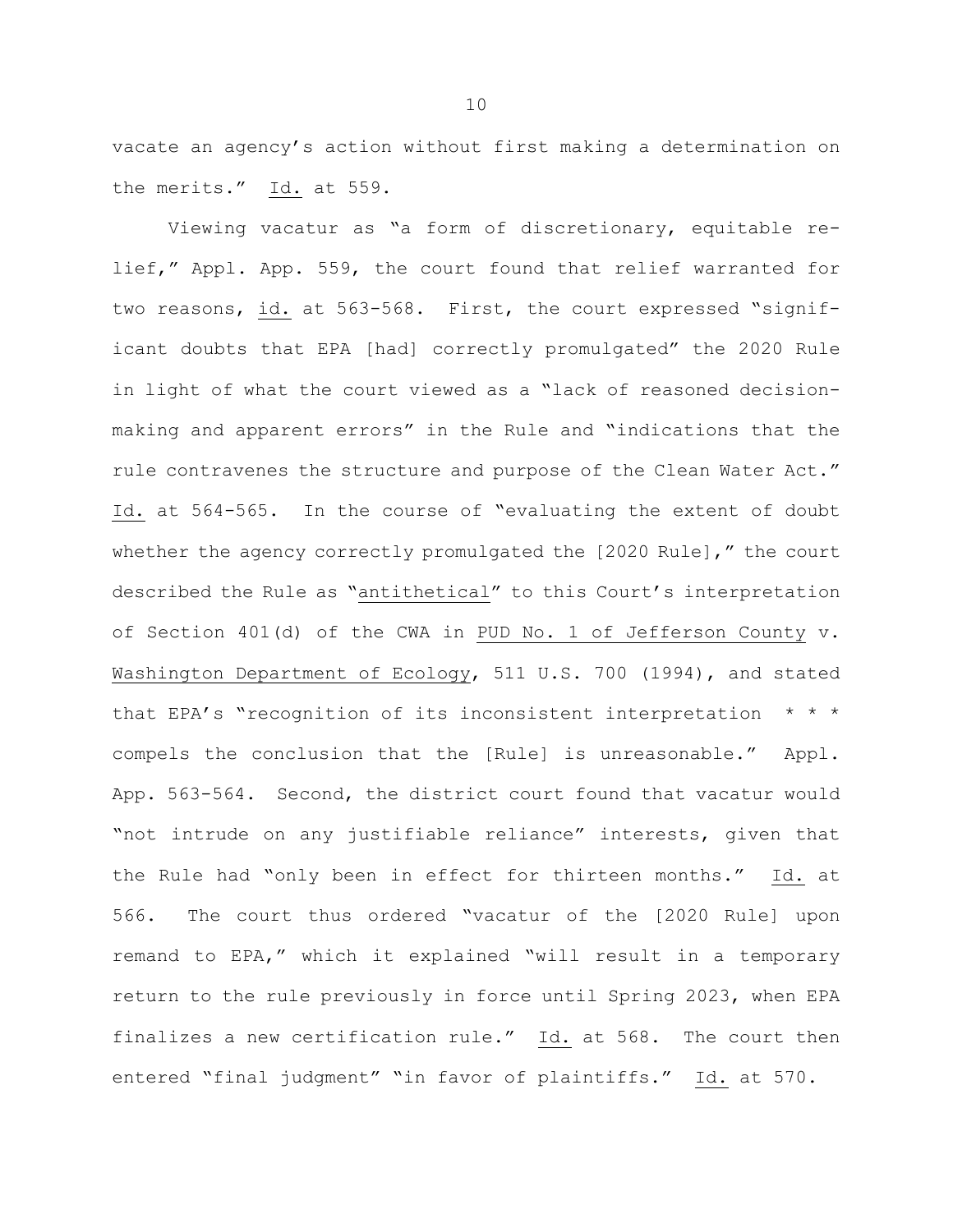On November 17, 2021 -- nearly four weeks after the district court's decision -- applicants asked the court to stay its order vacating the 2020 Rule pending appeal. Appl. App. 571-601. Applicants contended that the 2020 Rule had "clarifie[d] basic aspects of the Section 401 process, such as how time limits will be calculated and the scope of permissible State review." Id. at 579. They also asserted that vacatur of the 2020 Rule would create "substantial uncertainty" and cause "substantial delay in completing pending Section 401 reviews." Id. at 596. EPA opposed the motion, arguing that the court's order was not appealable and that applicants had "fail[ed] to establish that they will suffer any irreparable harm or that the public interest favors a stay." 20-cv-4636 D. Ct. Doc. 185, at 1 (Nov. 30, 2021).

On December 7, 2021, the district court denied applicants' motion for a stay. Appl. App. 612-625. The court found that applicants had "not made particularly strong showings of their likelihood of success on the merits." Id. at 621. The court further found that applicants had "not clearly demonstrated serious irreparable harm absent a stay." Id. at 623. The court explained that "[m]any of the economic harms [applicants] assert, such as unspecified delays to projects, remain too speculative to rank as irreparable." Id. at 622. And the court emphasized that a party "can sue in district court if presented with a flawed certification process." Id. at 615; see id. at 623-624 (explaining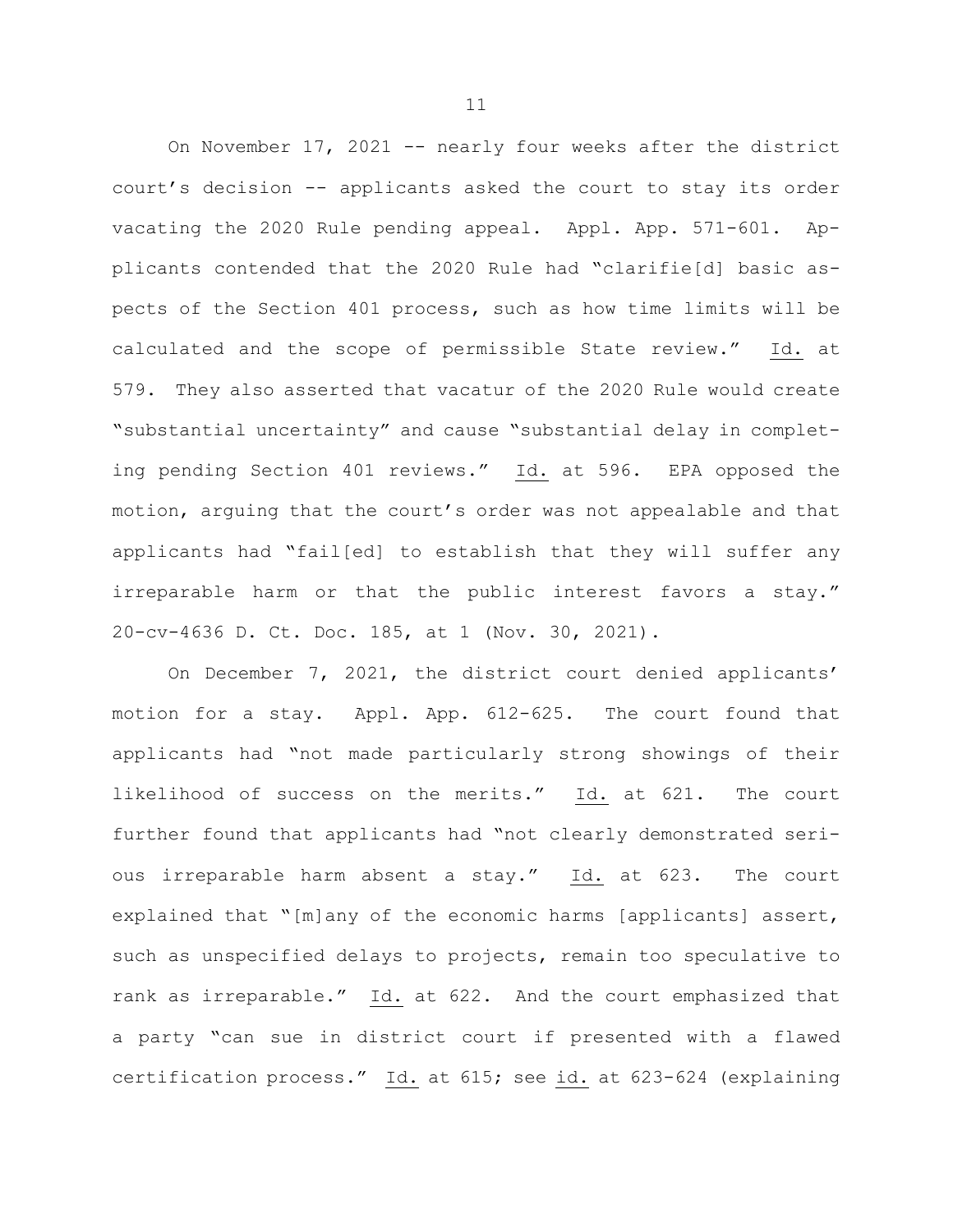that applicants can challenge any application of the 1971 regulations that causes them harm). Finally, the district court determined that, "when it comes to mitigating harm, prudence favors maintaining the course EPA has charted the past fifty years under the 1971 rule." Id. at 615.

4. On December 15, 2021, applicants filed motions in the court of appeals for a stay pending appeal. Appl. App. 667-704. EPA opposed a stay, id. at 757-780, and moved to dismiss applicants' appeals on the ground that the district court's order was not appealable, id. at 783-796.

On February 24, 2022, the court of appeals denied the motions for a stay, finding that applicants had "not demonstrate[d] a sufficient likelihood of irreparable harm to warrant the requested relief." Appl. App. 802. The court also denied the motions to dismiss the appeals "without prejudice to renewing the arguments in the answering brief(s)" before the "merits panel." Ibid. The court of appeals set a briefing schedule under which applicants' opening brief is due on April 6, 2022. Ibid.

5. On March 21, 2022 -- nearly one month after the court of appeals' decision -- applicants filed their application asking this Court to stay the district court's order.

6. EPA has finished drafting a proposed revised rule and supporting documents. On March 25, 2022, EPA sent its proposed revised rule to the Office of Management and Budget for review.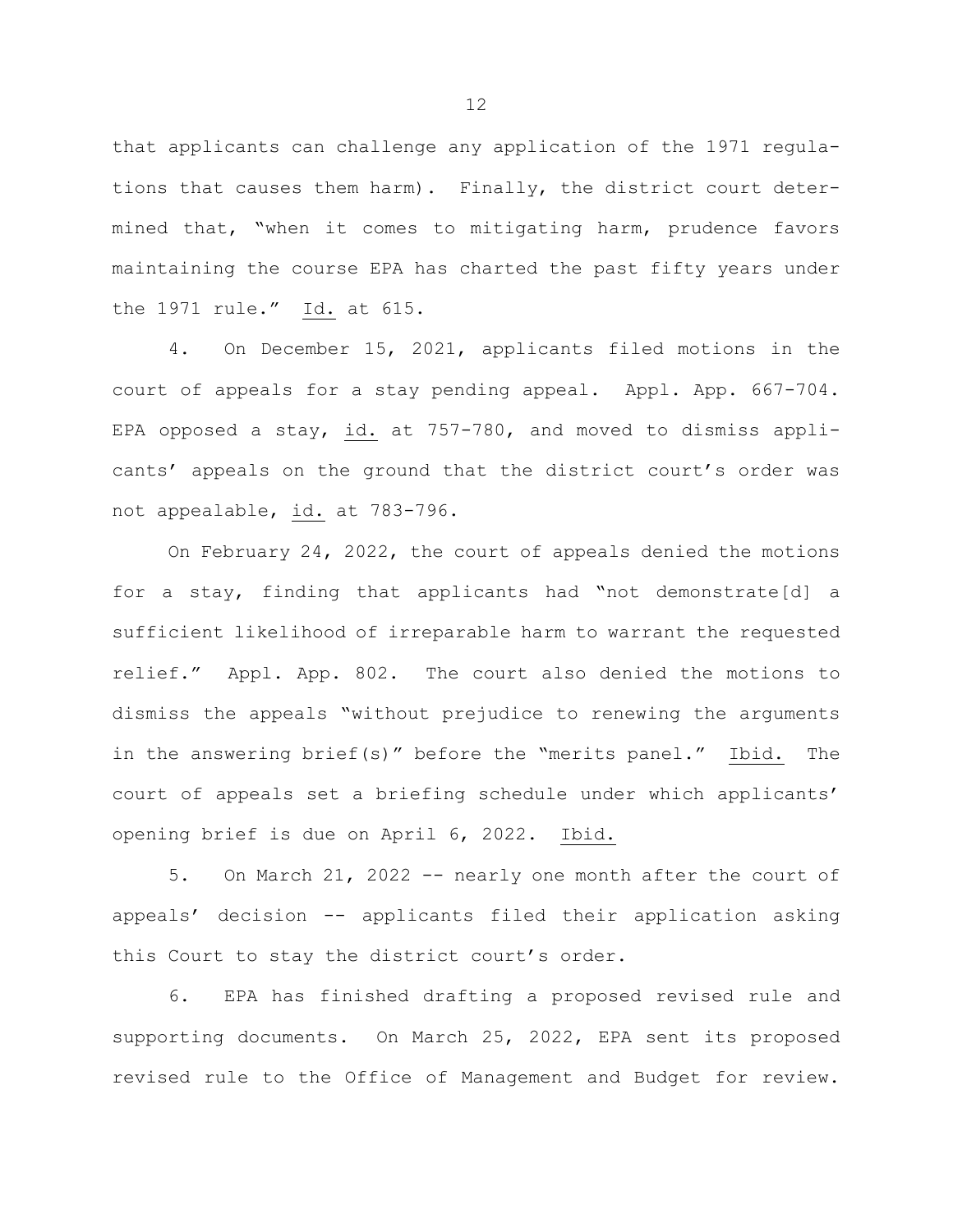EPA still expects to publish the proposed revised rule later this spring and to promulgate a final revised rule in spring 2023, after receiving and addressing public comments in response to its proposal. See p. 8, supra.

#### **ARGUMENT**

#### **I. APPLICANTS HAVE NOT ESTABLISHED THAT A STAY IS WARRANTED**

Applicants ask (Appl. 16-29) this Court to stay the district court's order vacating the 2020 Rule. In considering a stay application on a matter pending before a court of appeals, the Court or Circuit Justice must "try to predict whether four Justices would vote to grant certiorari" if the court of appeals ultimately rules against the applicant; "try to predict whether the Court would then set the order aside"; and "balance the so-called 'stay equities.'" San Diegans for the Mt. Soledad Nat'l War Mem'l v. Paulson, 548 U.S. 1301, 1302-1303 (2006) (Kennedy, J., in chambers) (citation omitted); see Hilton v. Braunskill, 481 U.S. 770, 776 (1987) (traditional stay factors). A stay on a matter currently pending before a court of appeals is an extraordinary remedy that is "rarely granted." Heckler v. Lopez, 463 U.S. 1328, 1330 (1983) (Rehnquist, J., in chambers) (citation omitted).

The federal respondents agree with applicants that the district court lacked authority to vacate the 2020 Rule without first determining that the Rule was invalid. For a variety of reasons, however, applicants have not carried their burden of showing that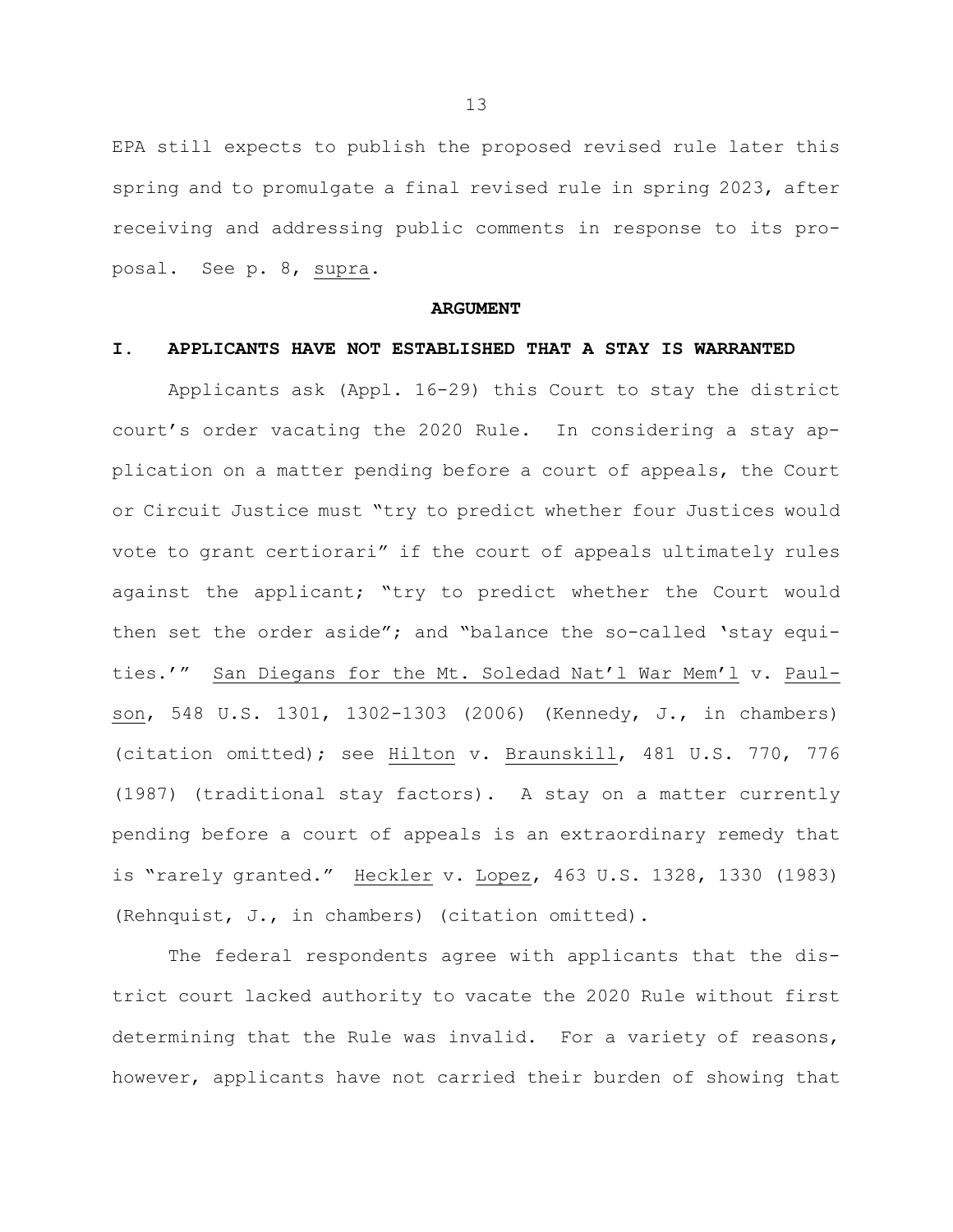a stay is warranted here. Applicants have not demonstrated that they will suffer irreparable harm if the 1971 certification rules remain in effect during the relatively brief period while EPA conducts its new rulemaking. This Court would not likely grant certiorari if the court of appeals rules against applicants in their current appeals. And during the five months since the district court issued its vacatur order, EPA, federal permitting agencies, and relevant stakeholders have readjusted their practices to conform to the vacatur order and the renewed applicability of the 1971 regulations. Requiring those practices to be adjusted yet again would cause substantial disruption and disserve the public interest. The application for a stay pending appeal should be denied.

## **A. Applicants Have Not Demonstrated A Likelihood Of Irreparable Harm If A Stay Is Not Granted**

1. Applicants assert (Appl. 25-28) that they will suffer irreparable harm if the district court's order vacating the 2020 Rule remains in effect during the pendency of their appeals. Applicants made the same assertions below, see Appl. App. 596-599, 695-699, and both the district court and the court of appeals found those assertions insufficient to establish the requisite likelihood of irreparable harm, see id. at 621-623, 802. There is no sound reason for this Court to reach a different conclusion.

Applicants do not dispute that the present controversy as to the validity of the district court's order will become moot when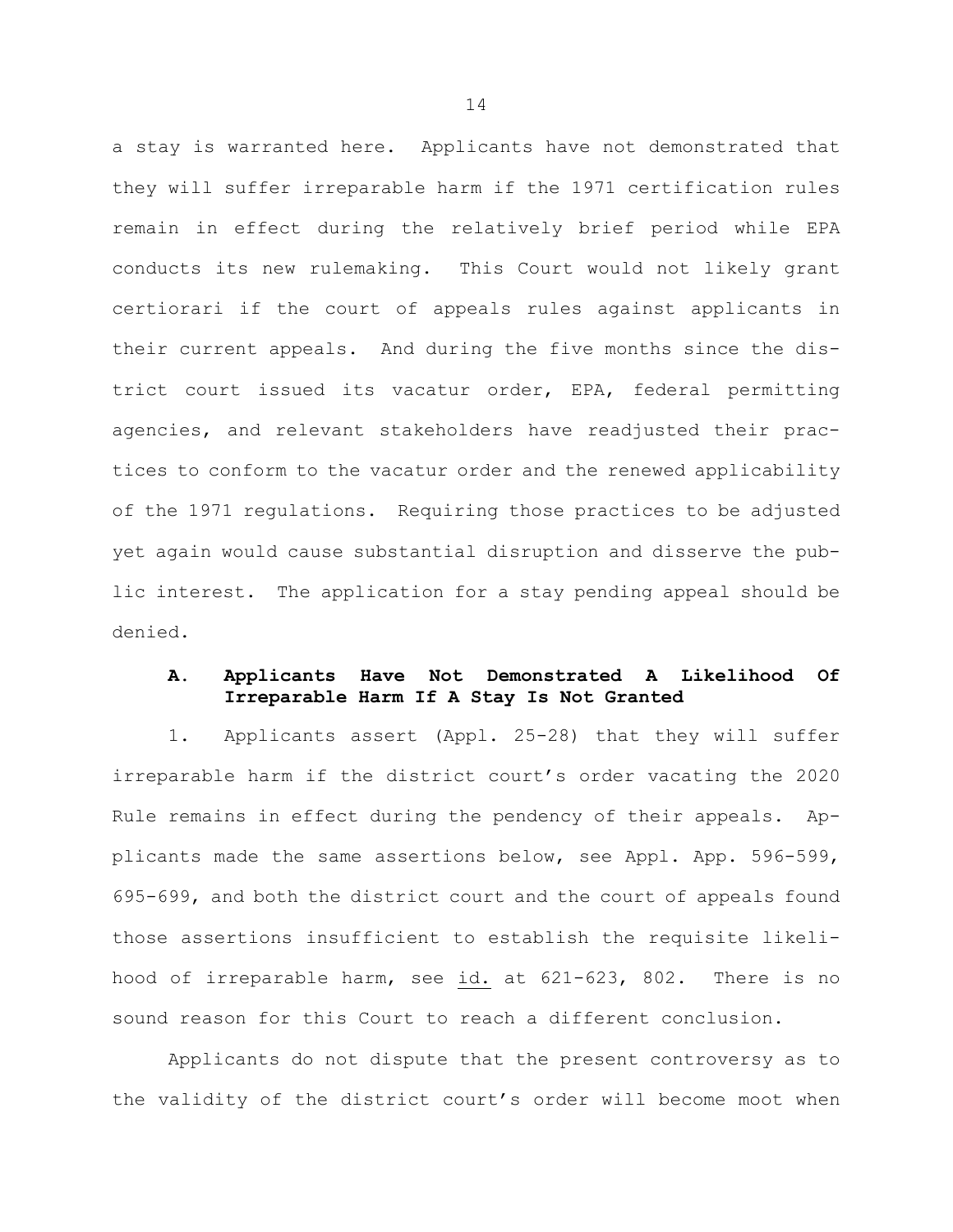EPA promulgates a final revised rule, which is expected to occur in spring 2023. See Appl. 27; p. 8, supra. To justify a stay, applicants therefore must show that the court's order will likely cause them irreparable harm before then. Applicants have not made that showing. Between 1971 and 2020, the 1971 regulations governed implementation of the certification requirement under Section 21(b)(1) of the FWPCA and then Section 401 of the CWA. See pp. 4- 6, supra. As the district court explained, vacatur of the 2020 Rule simply "maintain[s] the course EPA has charted the past fifty years under the 1971 rule" while the agency conducts a new rulemaking. Appl. App. 615. In contrast, the 2020 Rule had "only been in effect for thirteen months," a period the court found to be "insufficient time for institutional reliance to build up around the [2020 Rule]." Id. at 566. That finding undermines applicants' assertion that leaving the 1971 regulations in effect until the agency completes its new rulemaking will result in "substantial disruption." Ibid.; see Appl. 26.

Indeed, it has now been more than five months since the district court vacated the 2020 Rule. See Appl. App. 568. Yet applicants have not identified any substantial disruption -- let alone irreparable harm -- caused by vacatur of the Rule during that period. To the contrary, their litigation conduct during the past five months belies any suggestion of irreparable harm. Applicants waited nearly a month after the district court issued its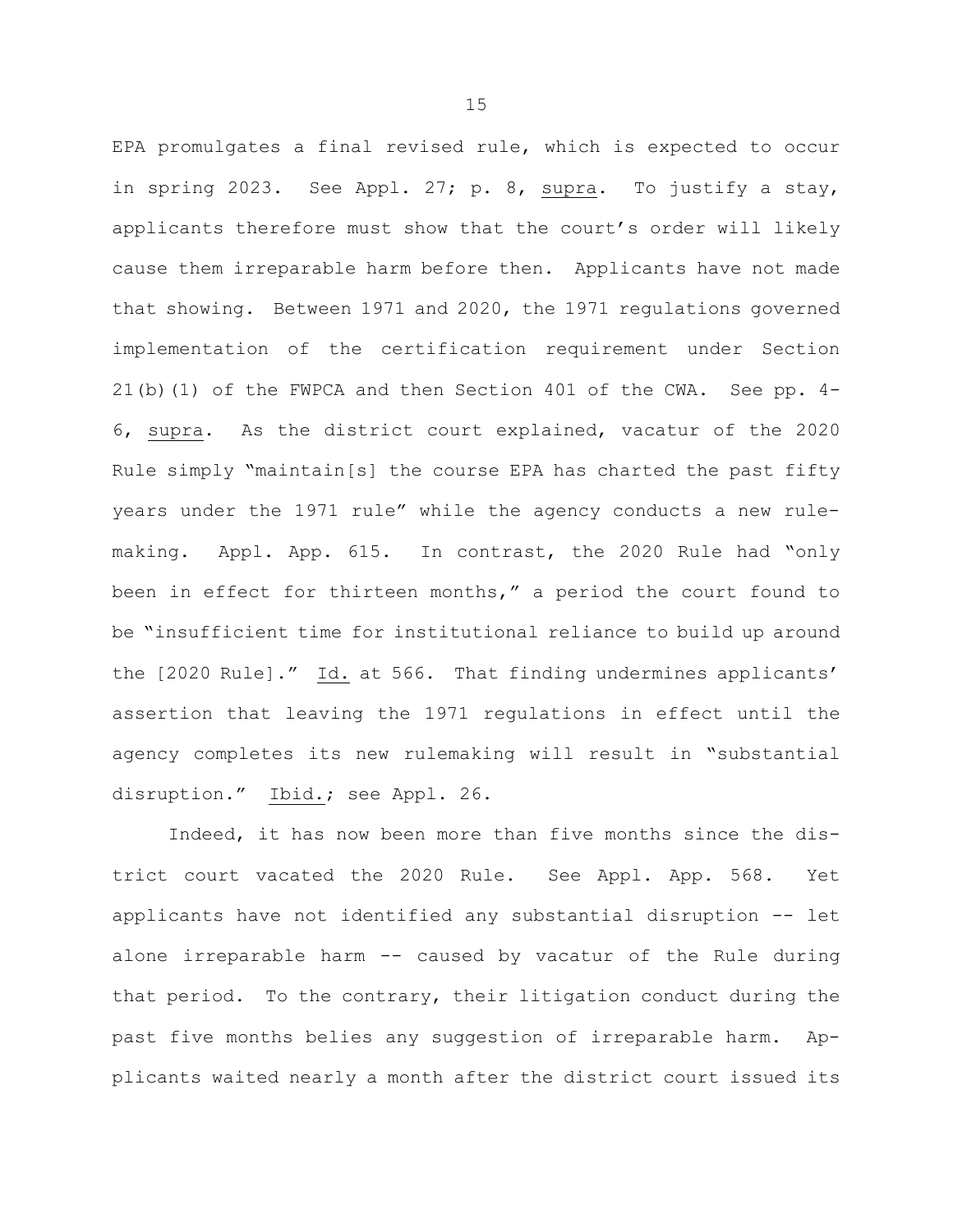vacatur order to seek a stay from that court. See id. at 571. After both that court and the court of appeals declined to issue a stay, see id. at 612-625, 799-802, applicants delayed nearly another month before seeking a stay from this Court. At no point, moreover, have they asked the court of appeals to expedite their appeals. See 9th Cir. R. 27-12 (providing that "[m]otions to expedite briefing and hearing may be filed and will be granted upon a showing of good cause," which includes situations in which, "in the absence of expedited treatment, irreparable harm may occur"). Applicants' own lack of urgency undermines their assertion that a stay is necessary to protect them from irreparable harm.

2. Applicants contend (Appl. 3) that they "will suffer irreparable harm from the loss of the [2020] Rule's protections" against certain "abusive practices." That argument lacks merit.

Applicants assert (Appl. 26), for example, that "without the [2020] Rule, previously offending States can now return to their prior practice of delaying their consideration of Section 401 certifications beyond one year, contrary to the Rule's clear limitation." But all of the alleged delays that applicants identify (Appl. 7-9) happened in the past; applicants do not cite a single pending or future project that would be threatened by such a delay during EPA's new rulemaking. Nor do they explain (Appl. 26) why such delays would be permissible "without the [2020] Rule." As applicants observe (Appl. 9), "[a] number of courts have recognized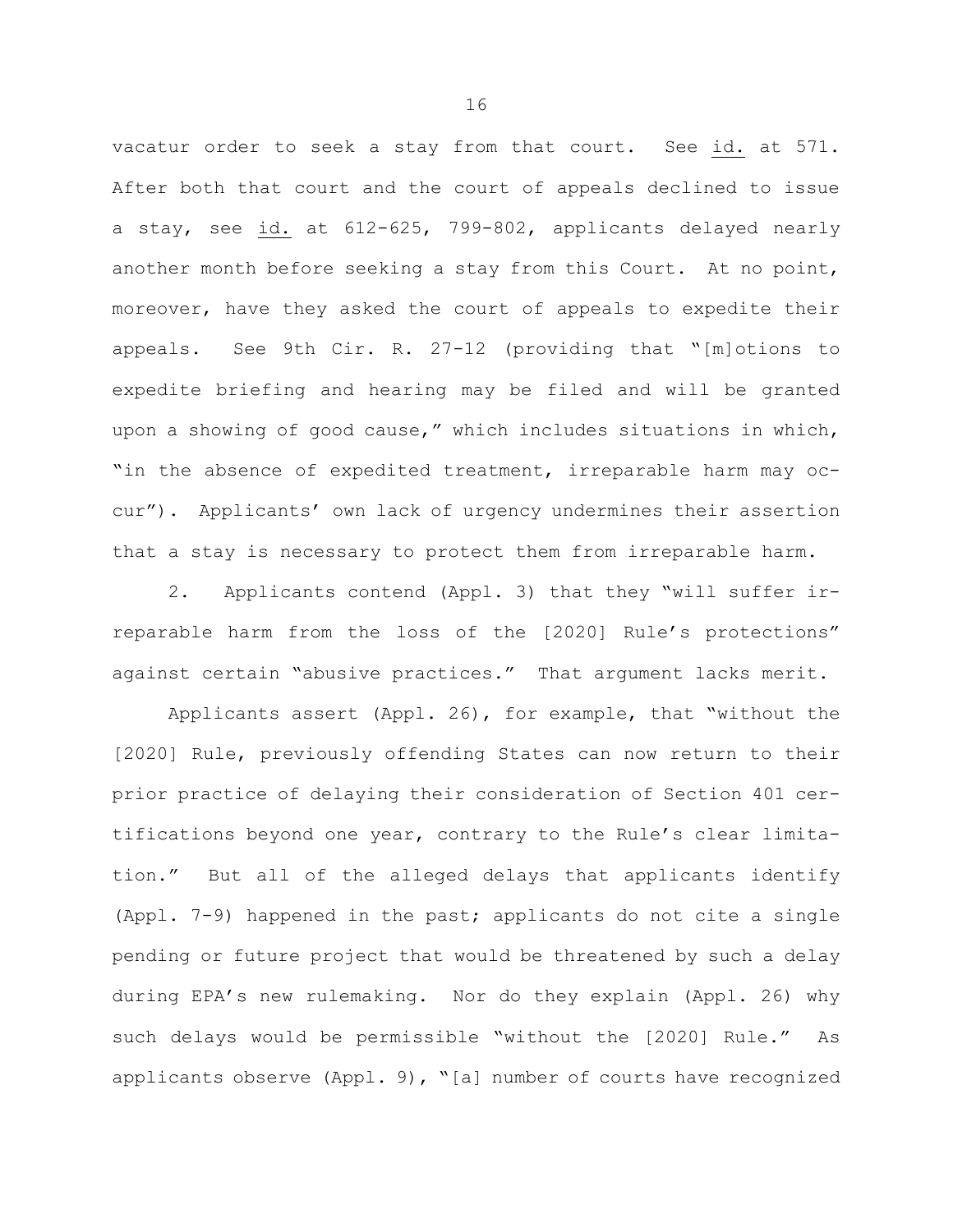that allowing States to delay the start of the period of review violates the CWA's plain text." See, e.g., New York State Dep't of Envtl. Conservation v. FERC, 884 F.3d 450, 455 (2d Cir. 2018) (holding that the "plain language of Section 401 outlines a brightline rule regarding the beginning of review: the timeline for a state's action regarding a request for certification 'shall not exceed one year' after 'receipt of such request'") (citation omitted). Those decisions preceded the 2020 Rule and remain controlling precedent in the absence of the Rule. Thus, as the district court found, the "economic harms" that applicants assert from "unspecified delays to projects" "remain too speculative to rank as irreparable." Appl. App. 622.

Applicants also contend that, without the 2020 Rule, "certifying authorities are no longer limited by the Section 401 regulations 'to assuring that a discharge from a Federally licensed or permitted activity will comply with water quality requirements' only, and will likely resume considering non-water-qualityrelated, project-killing conditions when granting their 'water quality' certifications for disfavored industries or projects." Appl. 26 (citation omitted). But applicants identify (Appl. 6-7, 26-27) only three prior instances in which a State allegedly denied certification or imposed conditions based on non-water-qualityrelated considerations. They do not identify any pending or future projects that would be threatened by such a practice during EPA's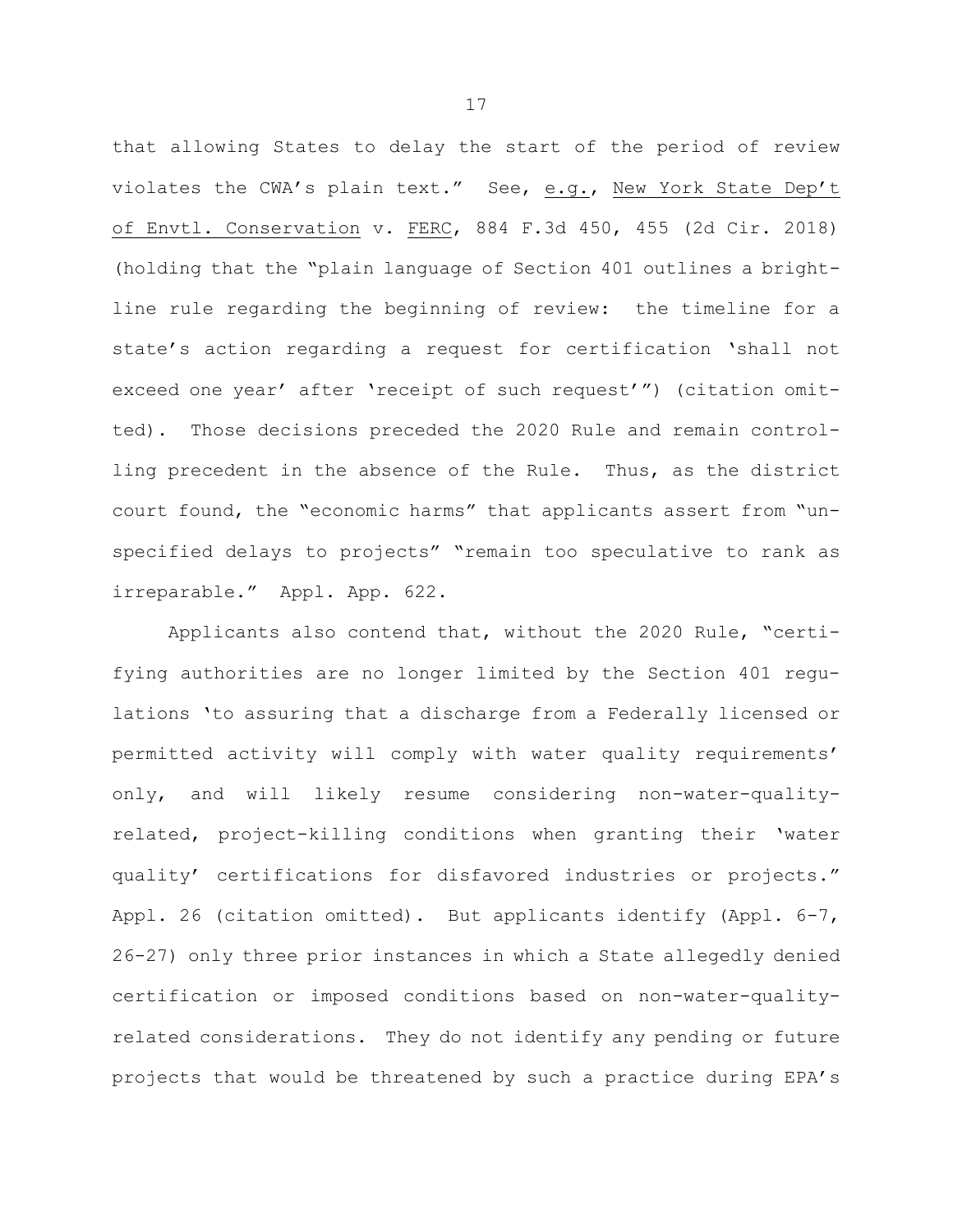new rulemaking. See Appl. App. 99 (declaration of Robin Rorick for the American Petroleum Institute) (acknowledging that, in "the significant majority of instances," States "dutifully approach their Section 401 certification obligations with a genuine interest in identifying and addressing discharges with potential adverse impacts on water quality"). And in any event, applicants do not explain how the 1971 regulations could be read to authorize such a practice, given that those regulations require States, in their certification decisions, to focus on "water quality considerations," 40 C.F.R. 121.2(a)(2) (2019), and potential violations of "applicable water quality standards," 40 C.F.R. 121.2(a)(3), 121.24 (2019). Applicants' concerns (Appl. 26) about "non-waterquality-related, project-killing conditions" are thus entirely speculative.

Applicants further contend (Appl. 27) that vacatur of the 2020 Rule "deeply harms State Applicants' constitutional rights and sovereign interests." They suggest that, without the 2020 Rule, some States will use their certification decisions to burden interstate commerce, in violation of the Dormant Commerce Clause. Appl. 28; see U.S. Const. Art. I, § 8, Cl. 3. But applicants cite only one instance of such an alleged constitutional violation, in a case that is now moot. See Appl. App. 51-54, 550-551; U.S. Amicus Br. at 11-13, Montana v. Washington, 141 S. Ct. 2848 (2021) (No. 152, Orig.) (explaining that any constitutional challenge to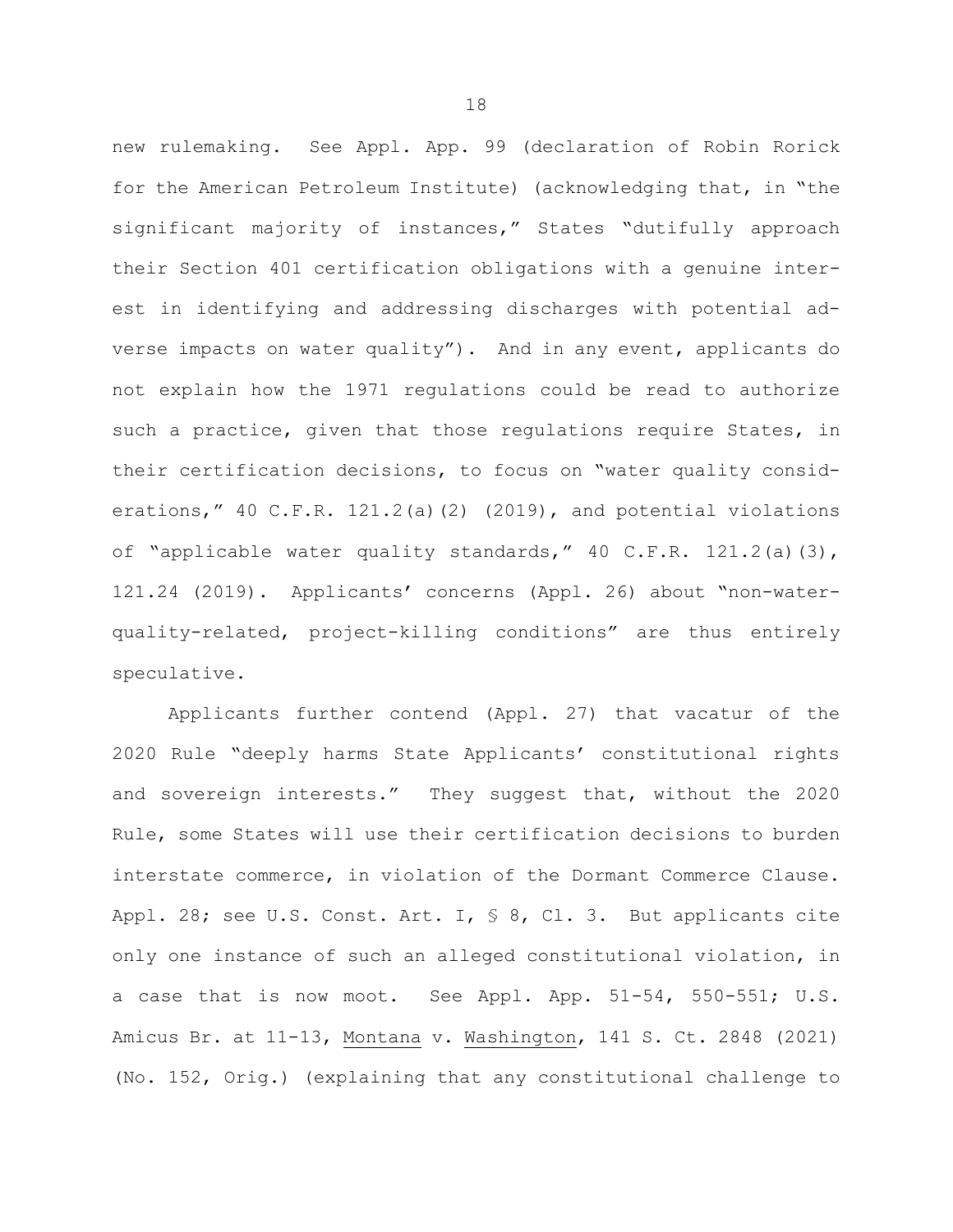the State of Washington's denial of Section 401 certification for the Millennium Bulk Terminal is now moot). And if a State issues a certification decision that is believed to violate the Constitution, that decision can be challenged in court, regardless of which regulations are in place. See Appl. App. 615 (explaining that "a party saddled with unwanted conditions can sue in district court if presented with a flawed certification process"); id. at 623-624 (similar). Applicants' contention (Appl. 27) that a stay is necessary to protect States' "constitutional rights and sovereign interests" thus lacks merit.

Applicants therefore have "not demonstrate[d] a sufficient likelihood of irreparable harm to warrant the requested relief." Appl. App. 802. For that reason alone, their request for a stay should be denied. See Teva Pharm. USA, Inc. v. Sandoz, Inc., 572 U.S. 1301, 1301 (2014) (Roberts, C.J., in chambers); Ruckelshaus v. Monsanto Co., 463 U.S. 1315, 1317 (1983) (Blackmun, J., in chambers).

## **B. Applicants Have Not Demonstrated A Reasonable Probability That Certiorari Would Be Granted**

For at least three reasons, this Court would not likely grant review if the court of appeals rules against applicants in their pending appeals.

First, the court of appeals may dismiss applicants' appeals for lack of appellate jurisdiction without determining the validity of the district court's order. Section 1291 of Title 28 vests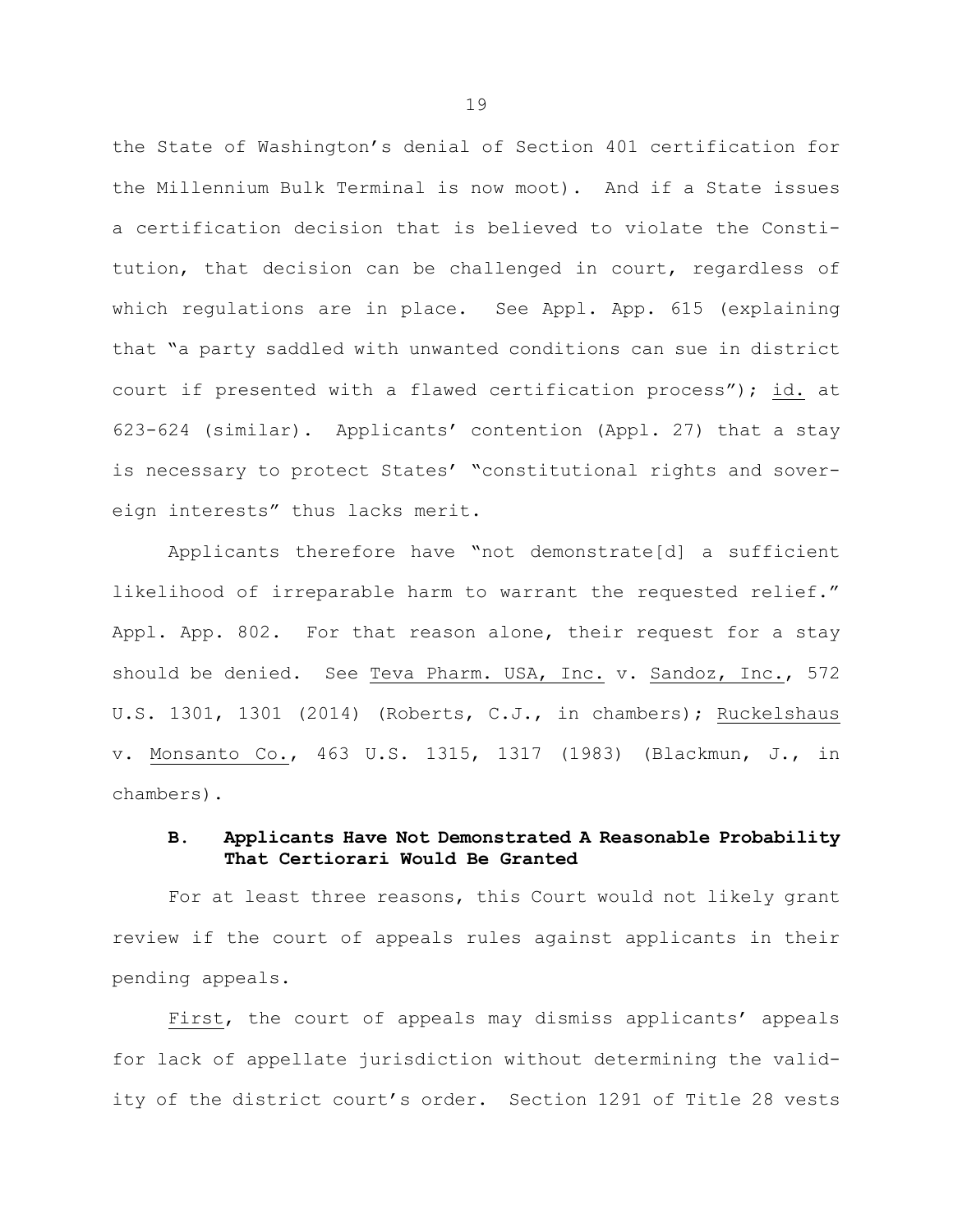the courts of appeals with "jurisdiction of appeals from all final decisions of the district courts." 28 U.S.C. 1291. Under Ninth Circuit precedent, "remand orders" -- including remand orders accompanied by vacatur of the challenged agency action -- "are not 'final decisions' for purposes of section 1291." Alsea Valley Alliance v. Department of Commerce, 358 F.3d 1181, 1184 (2004) (citation omitted); see  $id.$  at 1185-1186. Although the Ninth Circuit has recognized an exception to that rule when the agency itself seeks to appeal a remand order, that court has held that non-agency litigants generally lack the ability to appeal such an order. Id. at 1184-1185.

EPA and some plaintiffs moved to dismiss applicants' appeals on that jurisdictional ground, and the court of appeals denied the motions "without prejudice to renewing the arguments in the answering brief(s)" before the "merits panel." Appl. App. 802. If the panel ultimately dismisses the appeals in accordance with circuit precedent, this Court's review would be unlikely. The jurisdictional issue itself is not worthy of this Court's review; indeed, the Court recently denied a petition for a writ of certiorari that raised the issue. See Scott Timber Co. v. Oregon Wild, 138 S. Ct. 1008 (2018) (No. 17-881). And if the panel dismisses the appeals without addressing whether a court may vacate a rule "without first finding that the rule is unlawful," Appl. 1, there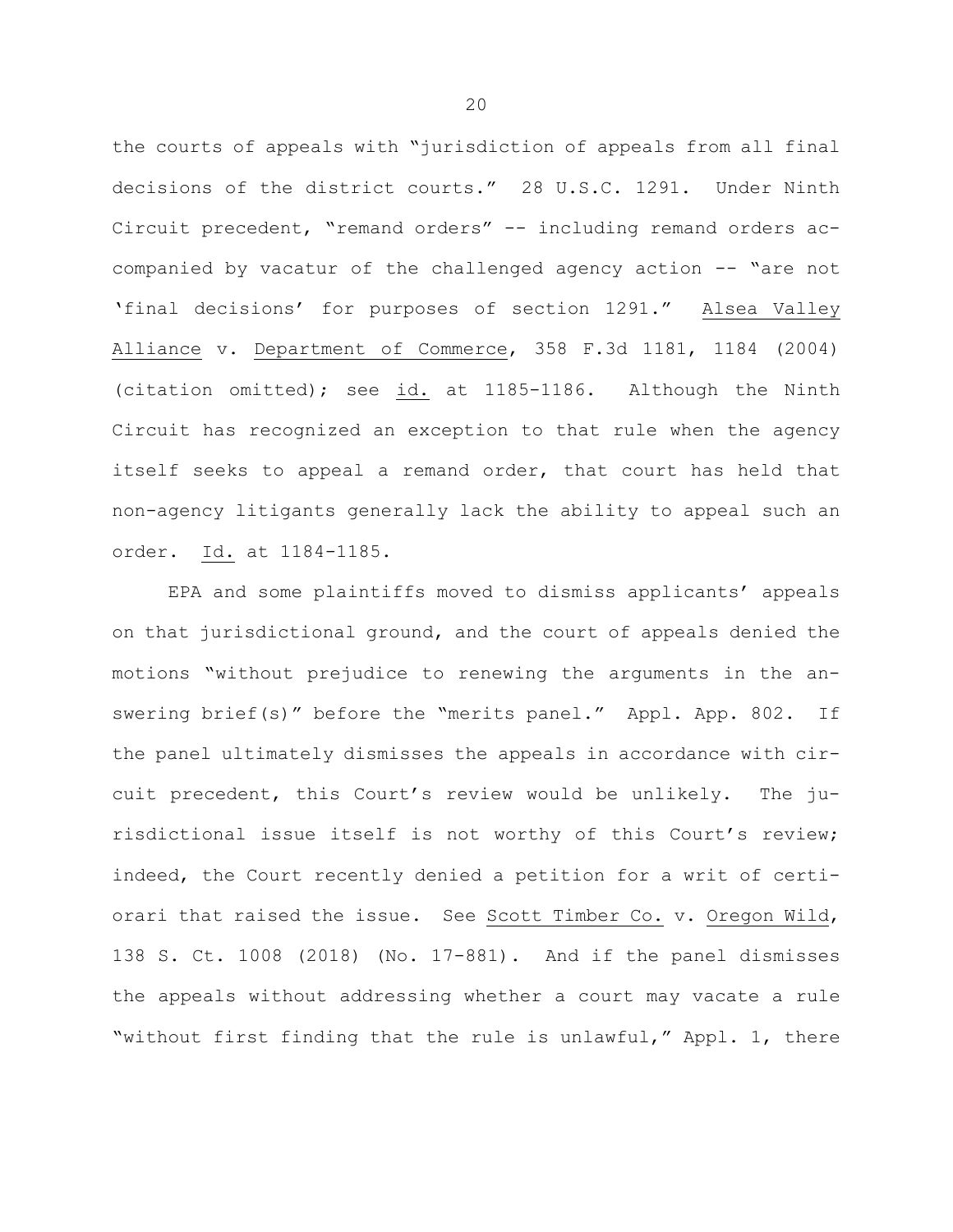would be no court of appeals decision on that issue for this Court to review.

Second, as applicants acknowledge (Appl. 1), by the time the court of appeals resolves the pending appeals, EPA likely will have completed its new rulemaking, thereby mooting applicants' challenge to the district court's vacatur order. A "decision from the Ninth Circuit may well take a year after" briefing is "scheduled to [be] complete[d]" this May, Appl. 27; see Appl. App. 802, and EPA expects to promulgate a final revised rule in spring of next year, see 20-cv-4636 D. Ct. Doc. 143-1, at 7. Even if the court of appeals issues its decision before then, this Court is unlikely to grant review of an issue that will soon become moot.

Third, even if the court of appeals exercises appellate jurisdiction and affirms the district court's judgment on the merits, this Court would not likely grant review because such a decision would not create a circuit conflict. EPA agrees with the applicants (see Appl. 1) that, when an agency seeks a voluntary remand without confessing error, a district court cannot vacate a challenged agency rule unless it determines that the rule is invalid and carefully considers the appropriate scope of relief. See Appl. App. 452 n.2, 765. To be sure, a court may grant preliminary relief without definitively resolving the merits of such a challenge. See, e.g., Winter v. Natural Res. Def. Council, Inc., 555 U.S. 7, 20 (2008). But the district court in this case purported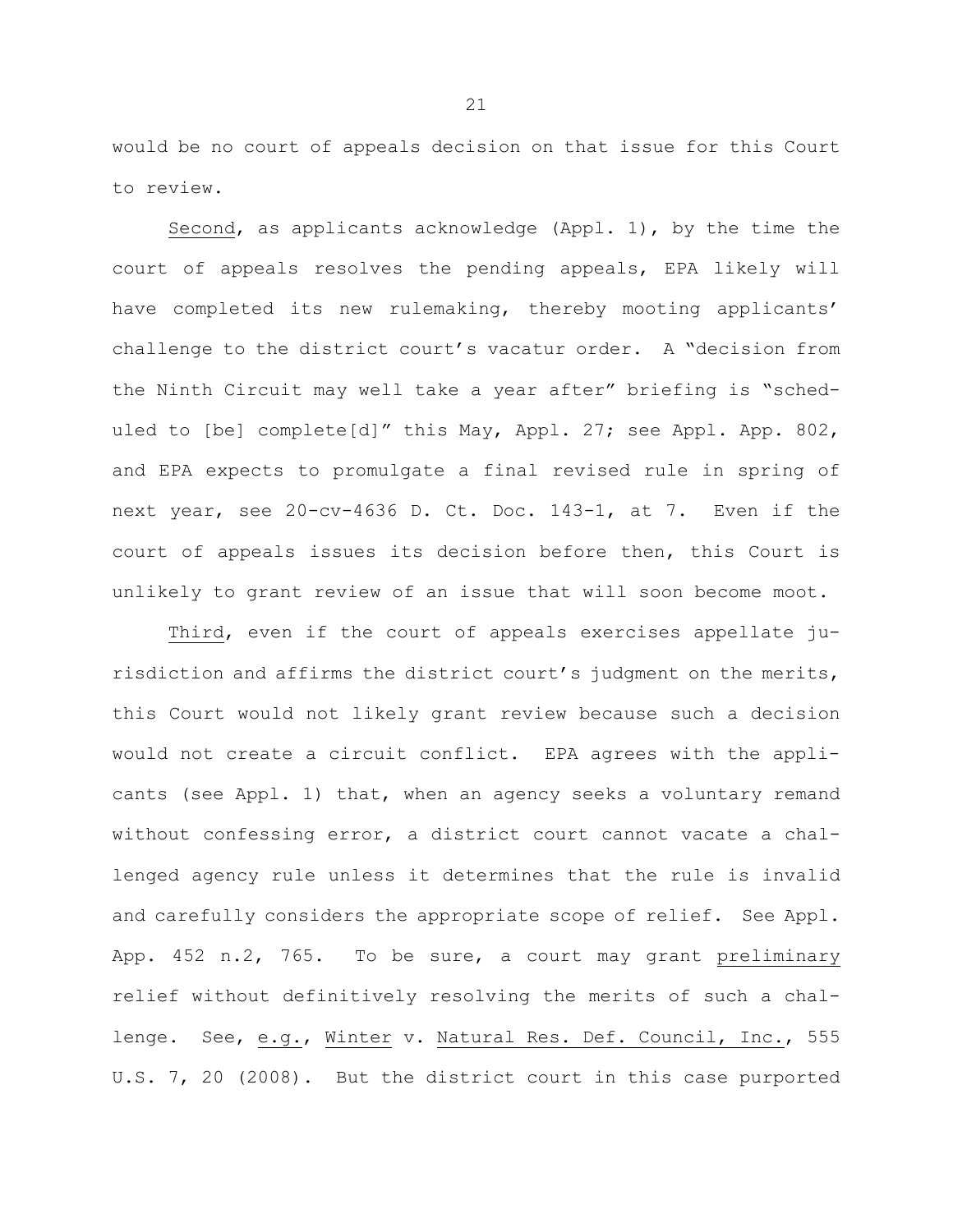to enter "final judgment" vacating the rule without first finding the rule unlawful. Appl. App. 570.

If the court of appeals endorses that approach, its decision will be incorrect. But applicants do not assert that such a decision would conflict with any decision of another court of appeals. Petitioner therefore cannot demonstrate that this Court would likely grant review even if the court of appeals upholds the district court's flawed approach. See Sup. Ct. R. 10.

# **C. Applicants Have Not Demonstrated That The Balance Of Equities Favors A Stay**

Equitable considerations also weigh against a stay of the district court's vacatur order pending appeal. As explained above, applicants have not exercised reasonable diligence in pursuing a stay. See pp. 15-16, supra. Nor have they shown that they will suffer irreparable harm if the district court's vacatur order remains in effect. See pp. 14-19, supra.

In contrast, a stay at this juncture would be disruptive to EPA, certifying authorities, federal permitting agencies, and project proponents alike. Applicants themselves express concern (Appl. 26) about the "whipsawing effect" of shifting from one regulatory regime to another. But that is precisely the effect that the issuance of a stay now would have. Having shifted from the 1971 regulations to the 2020 Rule and back, EPA and relevant stakeholders would have to shift again to the 2020 Rule, even though the agency expects to promulgate a new rule by spring 2023.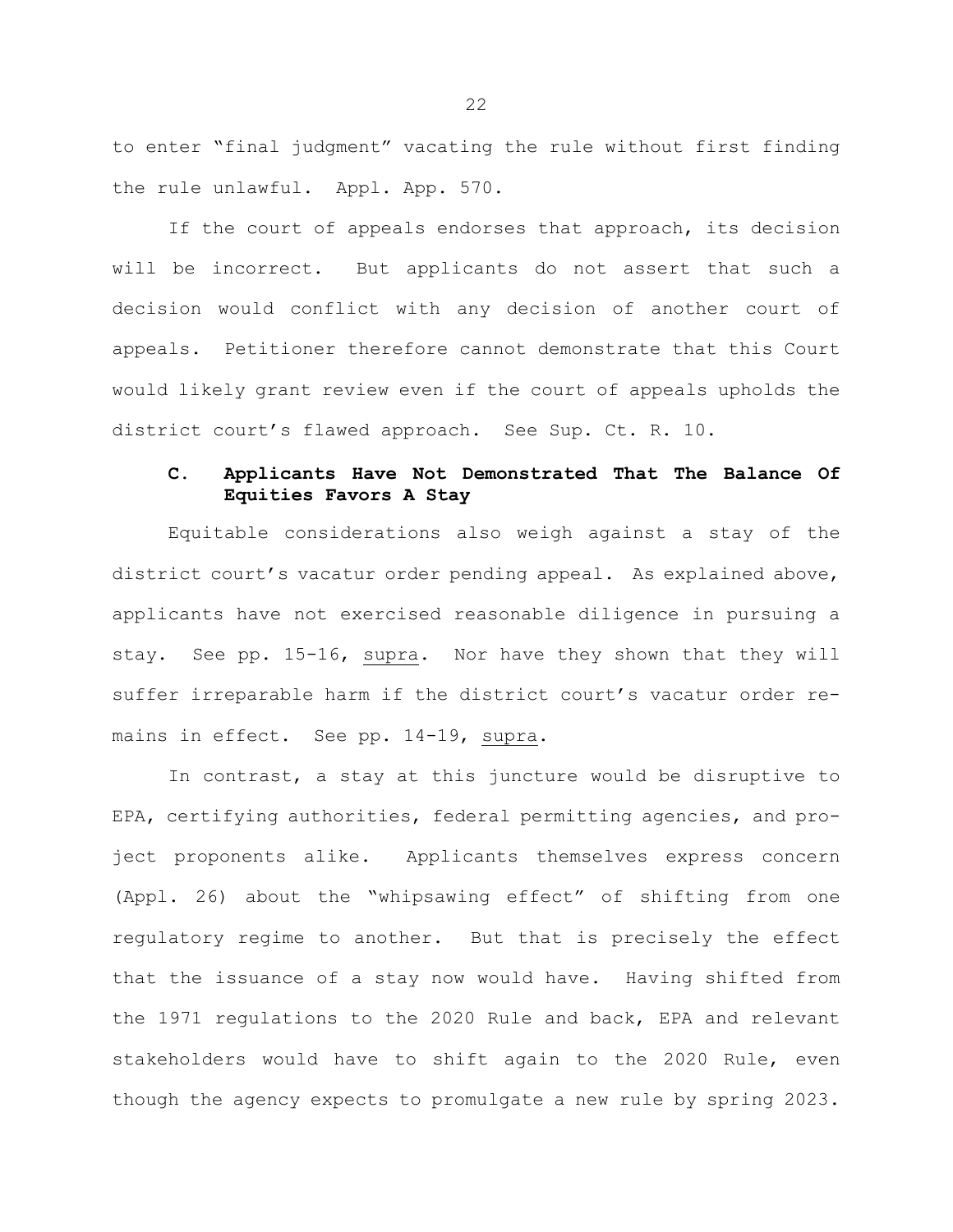Just as the Army Corps of Engineers paused permitting while it reassessed its certification process in light of the vacatur of the 2020 Rule, see Appl. App. 622-623, the Corps and others might need to pause permitting again if a stay forced a return to that Rule. And in order to avoid regulatory confusion, EPA would likely need to commit resources to clarifying which regulation was in place and how to comply -- just as it did in the aftermath of the vacatur. See EPA, Clean Water Act Section 401 Water Quality Certification: Questions and Answers on the 2020 Rule Vacatur (Dec. 17, 2021), http://www.epa.gov/system/files/documents/2021-12/questions-andanswers-document-on-the-2020-cwa-section-401-certification-rulevacatur-12-17-21-508.pdf. That effort would divert time and resources away from the agency's rulemaking, which remains ongoing.

# **II. APPLICANTS HAVE NOT ESTABLISHED THAT CERTIORARI BEFORE JUDGMENT IS WARRANTED**

In the alternative, applicants ask (Appl. 29) this Court to treat their stay application "as a petition for a writ of certiorari before judgment and hear the case on the merits, including considering the possibility of summary reversal." This Court typically grants certiorari before judgment, however, "only upon a showing that the case is of such imperative public importance as to justify deviation from normal appellate practice and to require immediate determination in this Court." Sup. Ct. R. 11. Applicants have not made that showing.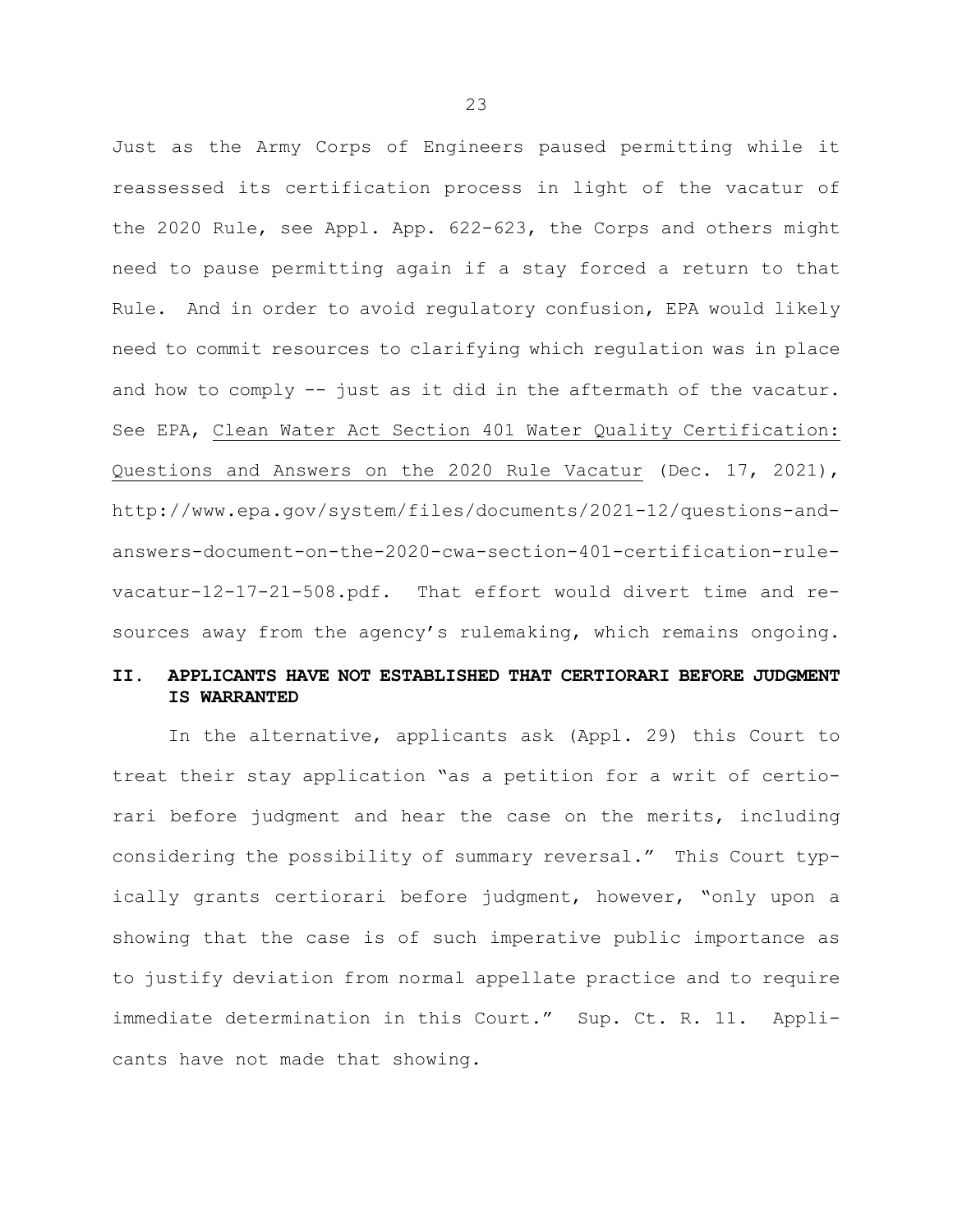To begin, this Court may grant certiorari before judgment only if the case is properly "in" the court of appeals. 28 U.S.C. 1254(1); see Stephen M. Shapiro et al., Supreme Court Practice § 2.2, at 2-11 (11th ed. 2019) ("If there were a jurisdictional defect that would preclude the court of appeals from reaching the merits of the appeal, that defect likewise would prevent the Supreme Court from resolving the merits upon the grant of certiorari before judgment."). The Court therefore would need to resolve whether the district court's remand order is a "final decision[]" for purposes of Section 1291 before proceeding to the merits of the issue that applicants have raised. 28 U.S.C. 1291; see pp. 19-21, supra.

Even apart from that potential jurisdictional obstacle, applicants have not shown that this case requires "deviation from normal appellate practice" and "immediate determination in this Court." Sup. Ct. R. 11. If the court of appeals has jurisdiction, it is fully capable of correcting the district court's error in the normal course. Applicants contend (Appl. 30) that "[t]his Court's immediate review is necessary because EPA is likely to finish its new rulemaking before a full appeal can be briefed and decided." But applicants could have acted on that concern by filing a motion to expedite in the Ninth Circuit, see 9th Cir. R. 27-12, rather than delaying for one month after the court of appeals' decision denying a stay and then asking this Court to take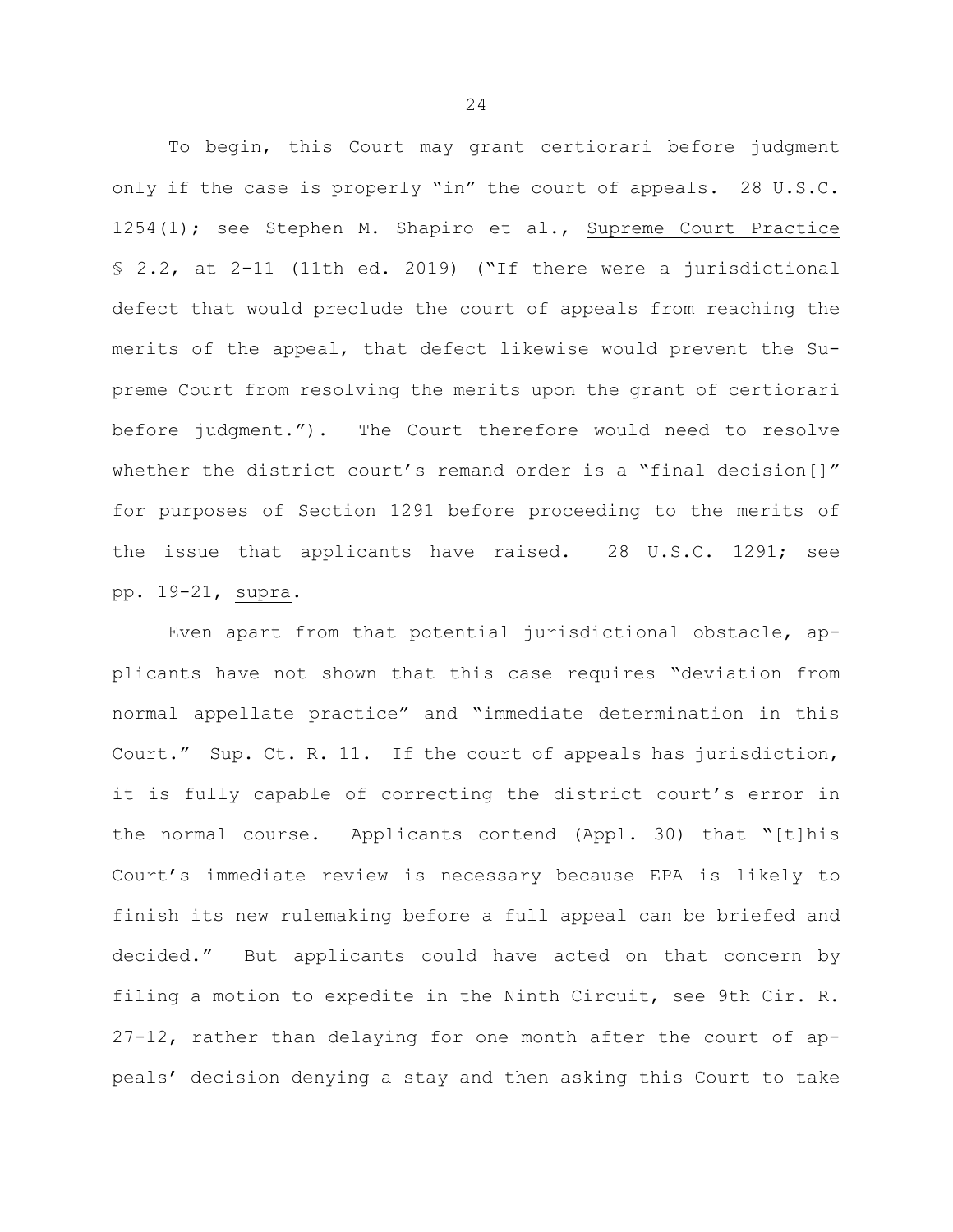the extraordinary step of granting certiorari before judgment. In any event, the fact that the district court's vacatur order is likely to have a practical impact only for a limited period of time weighs against this Court's review, not in favor of it.

Applicants also have not shown that this case is "of such imperative public importance" as to justify the extraordinary steps of certiorari before judgment and summary reversal. Sup. Ct. R. 11. As explained above, the district court's order merely reinstated the 1971 regulations -- which had been in place for 50 years -- until EPA completes its new rulemaking. See p. 15, supra. And the question that applicants ask this Court to decide  $- - i.e.,$ whether a court may vacate an agency rule without first finding the rule unlawful -- is not the subject of a circuit conflict or otherwise worthy of this Court's review in this case. See pp. 21- 22, supra.

Applicants' request (Appl. 29) for summary reversal is particularly misguided. Summary reversal would create the same substantial disruption as a stay. See pp. 22-23, supra. And summary reversal on the specific ground that applicants urge -- i.e., that the district court was required to determine whether the 2020 Rule was valid before it could lawfully vacate that Rule -– would not terminate the lawsuit. Rather, it would force the parties to return to the district court, thereby requiring EPA to divide its resources between litigating plaintiffs' challenge to the 2020